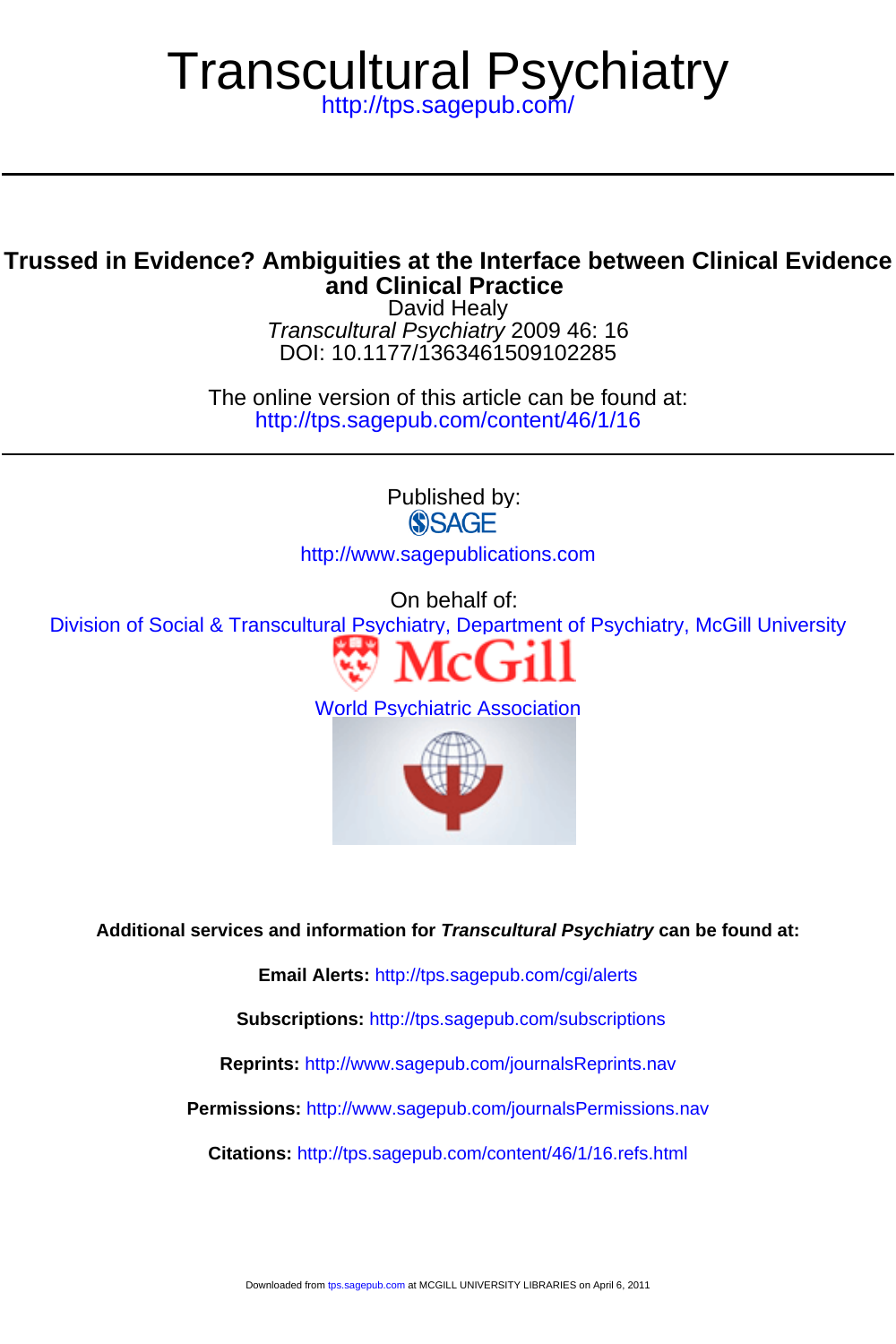

ARTICLE

# **Trussed in Evidence? Ambiguities at the Interface between Clinical Evidence and Clinical Practice**

# **DAVID HEALY**

*Cardiff University*

**Abstract** This article considers the dominance that randomized controlled trials (RCTs) of psychotropic agents currently have in relation to the practice of psychiatry in mental health and primary care settings. In contemporary psychiatry, data of marginal significance based on rating scale measures are privileged as evidence that treatments are effective, while judgments of drug effects based on clinical practice are downgraded. The dominance of RCTs has also led to an increasing promotion of rating scales in clinical practice, described here as 'rating scale mongering.' The logical consequence of current interpretations of RCT data is that clinicians should adhere to guidelines which are based on a systematic assembly of such data, but the selective publication of trial data and ghostwriting of publications, lays the basis for guideline capture, and a corresponding capture of evidence-based clinical practice by pharmaceutical companies.

**Key words** guideline-capture • informational reductionism • treatment effects • rating scale mongering

#### **BACKGROUND**

The discovery of breakthrough drugs for psychosis and mood disorders went hand in hand with a development that many thought would be even more valuable: the discovery of clinical trials. Regulatory developments in

Vol 46(1): 16–37 DOI: 10.1177/1363461509102285 www.sagepublications.com Copyright © 2009 McGill University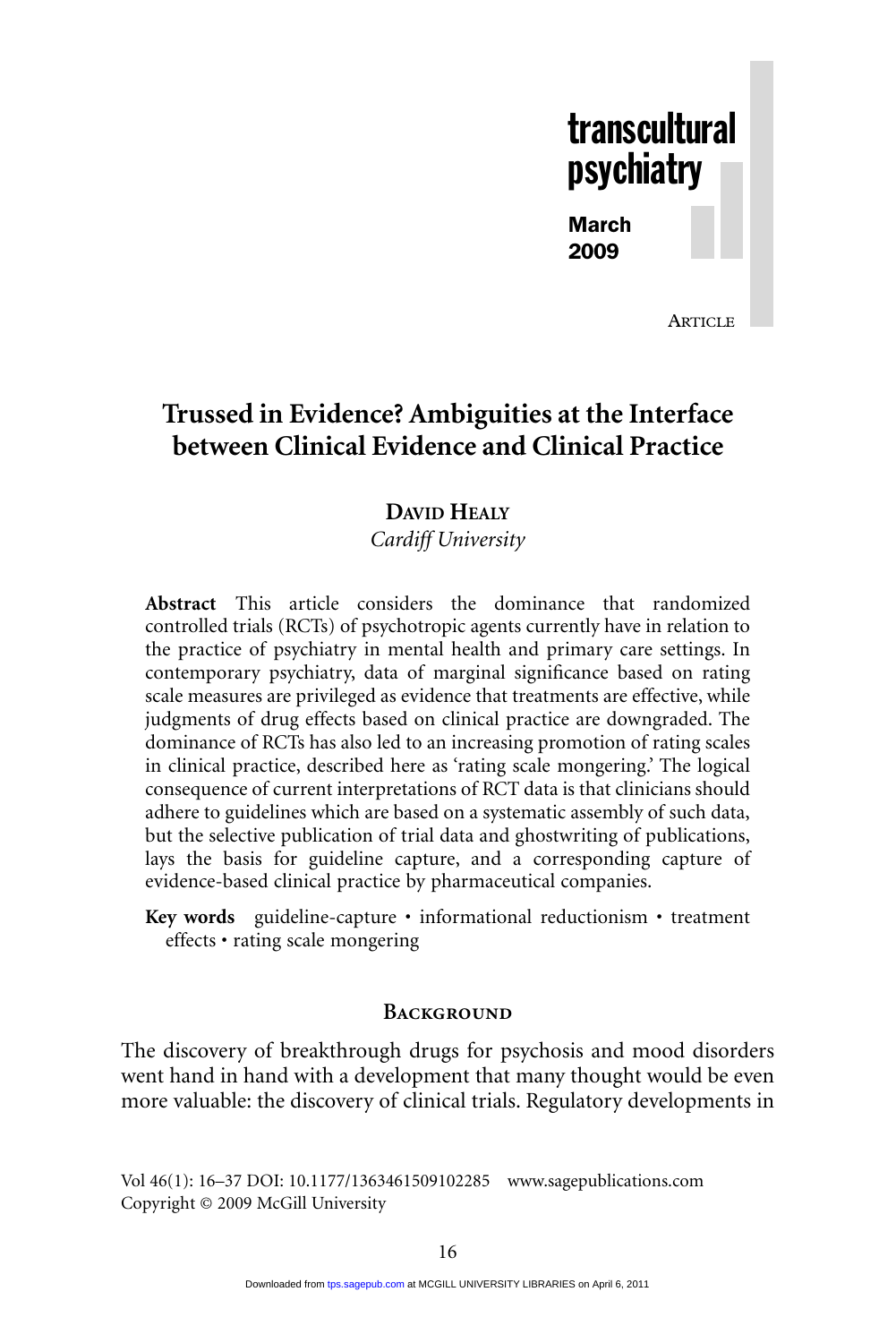the 1960s forced pharmaceutical companies to prove that their drugs worked by adopting clinical trials. Companies would peddle no more snake oil; everything licensed would have been proven to work.

The new drugs and trials entered a medical world in which clinical judgments were based on medical experience and were not readily questioned. The primary care or private practitioner rarely read medical journals, was slow to prescribe the latest drug, unless like penicillin it was clearly lifesaving, but knew the patient and his family and community. If a new drug for 'nerves' was prescribed, and the patient came back with an unusual side effect, treatment was stopped on the basis of the physician's common sense; there was no evidence base to consult. There was also significant variation in medical care. For example, some clinicians prescribed antibiotics for ulcers, on the basis that while this treatment did not appear in the books, patients receiving it did not return, and the alternative was major surgery (Marshall, 2002). Such variations in care are now seen as problematic.

Today's clinician is brought up in an evidence-based world, reads the latest journals, adheres to guidelines, and typically prescribes the newest drugs. These clinicians have been trained to communicate, and to detect depression, social phobia, obsessive-compulsive disorder, generalized anxiety disorder, panic disorder or post-traumatic stress disorders, rather than to manage 'nerves.' When clinicians now prescribe the latest psychotropic drug it may be with reassurances about correcting chemical imbalances. If a patient wonders whether a new problem could be linked to treatment, the clinician will consult a computer to access what is known from controlled trials about this problem. If there is no record of this drug causing this problem, the patient will be told this, and probably advised to persist with treatment.

The new world of clinical trials produced benefits by transforming patients into informed consumers. Prior to the advent of clinical trials, there was no counterweight to medical opinion. While clinical trials have put evidence into the public domain where doctors can access it, they have also enabled patients to question the authority of their doctors. The status of physicians' authority has been tempered, so that they are now viewed as experts who know more about the data than the patient, and who ideally use this knowledge to guide their patients, but are constrained by the fact that the patient had some basis to contest issues.

While the evidence base of medicine clearly benefited from these developments, there is nevertheless a growing sense of crisis in healthcare. While many factors may contribute to this sense of crisis, as Porter argues in his 1996 book on the use of measurement in social disputes, the social response to uncertainty is increasingly a turn to the pursuit of measurable objectivity rather than to professional discretion. In medicine, such a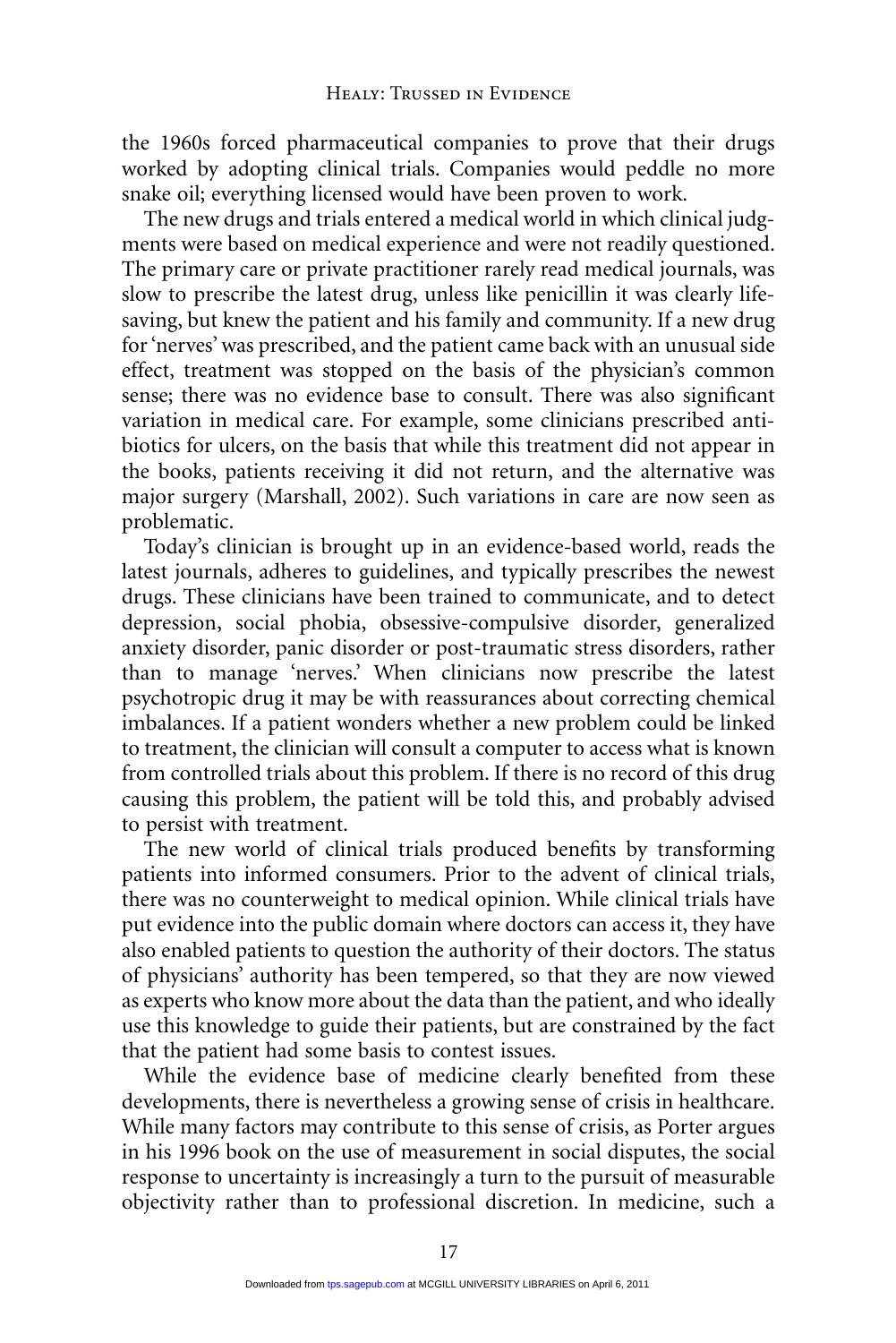dynamic appears to underpin many pleas for an evidence-based clinical practice, if necessary, a practice constrained within guidelines, and an increasing advocacy of the use of rating scales in clinical practice.

However, clinical trial data are increasingly linked to pharmaceutical companies and this data appears shot through with problems stemming from the non-reporting of trials or ghostwriting of those that are published. As this article will indicate, because of these ambiguities, it is not inconceivable that an ever-closer adherence to what may appear to the best evidence could lead to a deterioration in the health of patients.

#### **Follow the Evidence**

It is now widely assumed that randomized controlled trials (RCTs) provide evidence for whether a treatment works. But far from being a method to prove that treatments worked, RCTs were initially designed to weed out treatments that did not work. For treatments that unquestionably do work, such as penicillin for tertiary syphilis or bacterial endocarditis, RCTs are not needed. However, when the outcome of a set of trials makes it neither possible to say that this agent does nothing nor that it works (in the sense of restoring a significant number of people who take it to full health), we are in much less certain waters than is generally realized.

Several meta-analyses of antidepressant trials (Kirsch, Moore, Scoboria, & Nicholls, 2002; Kirsch & Sapirstein, 1998; Stone & Jones, 2006) suggest that roughly 50% of patients entering published antidepressant trials have a response as measured on a rating scale like the Hamilton Rating Scale for Depression as compared with 40% of those who are given the placebo. The difference between the active drug and placebo is represented in Figure 1.

A difference between active drug and placebo that is statistically significant is taken to indicate that the drug 'works.' Regulators approve such drugs, drug companies market them as effective, and clinicians prescribe them. But if the trials are sufficiently large, even a minor difference of one or two rating scale points can be made statistically significant. As a result of this, a drug, which is a little bit sedating or tranquilizing, will show up as 'working for depression' if the rating scale includes sleep or anxiety items.

On this basis it would be possible to prove nicotine, benzodiazepines, anti-histamines, methylphenidate, or other treatments for ADHD, and most of the antipsychotics, and a number of anticonvulsants, to be 'antidepressants.' Indeed, many of these diverse agents have RCT evidence of benefit in depression (see Robertson & Trimble, 1982).

The key difference between this diverse group of drugs and the drugs that came to be thought of as antidepressants is that the 'antidepressants'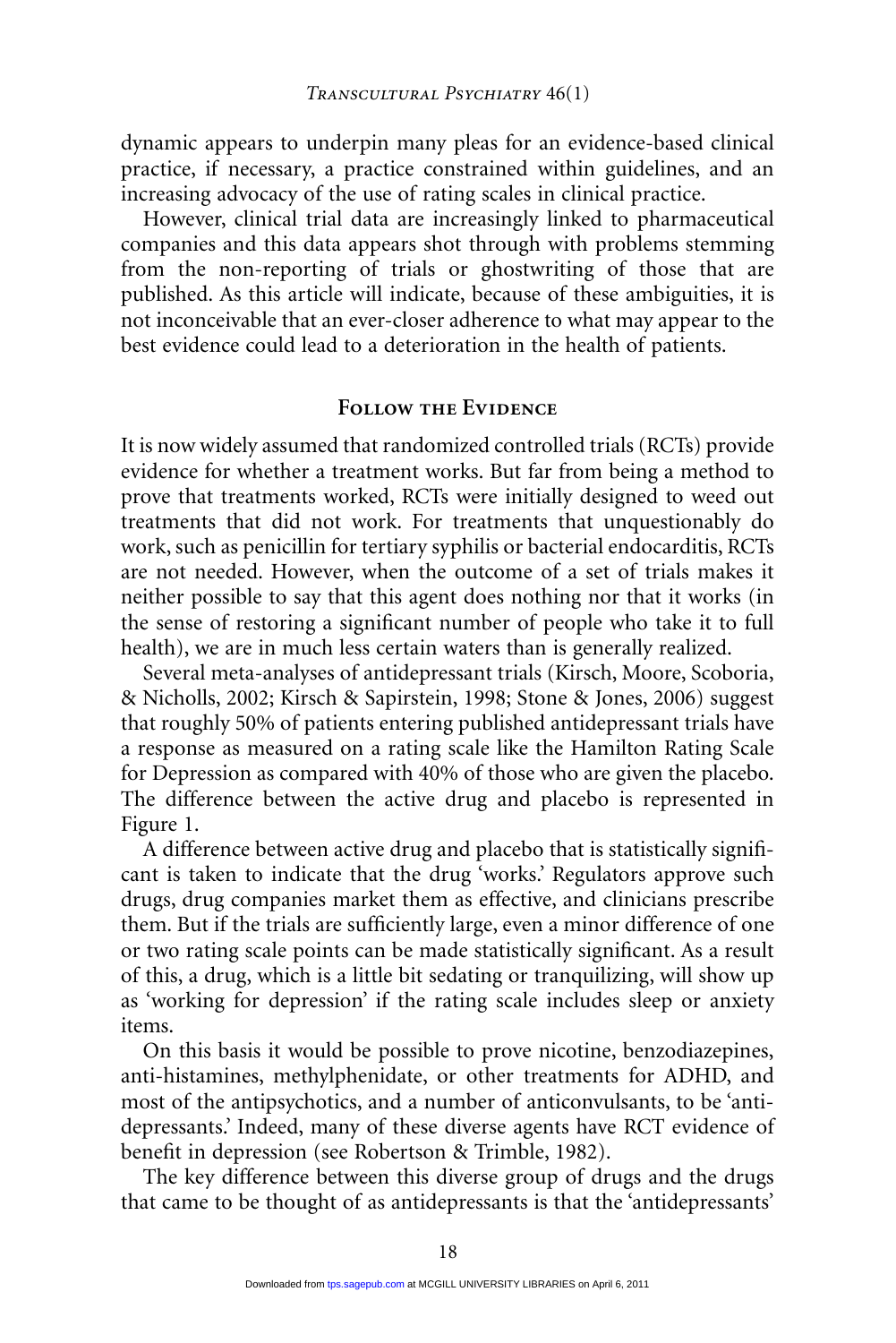#### Healy: Trussed in Evidence



**Figure 1** The difference between the active drug and placebo. *Source*: The data for this figure stem from the FDA's review of antidepressants drugs (Stone & Jones, 2006).

were newly patented for treating 'depression,' while drugs like nicotine or the antihistamines were unpatentable for this purpose, and other agents such as the antipsychotics and anticonvulsants were targeted for other markets. In contrast, the 'antidepressants' were heavily marketed as treatments for depression, although they had little more than these other drugs to recommend them for primary care nervous problems, and in the process they replaced other treatments (Healy, 2004).

Such a claim sits uneasily with the supposed chemical imbalance that antidepressants fix. No one claims that nicotine, methylphenidate, benzodiazepines or antipsychotics fix this imbalance. While this claim may have helped generate the perception that RCTs provide evidence that 'antidepressants' 'work' for 'depression' rather than evidence that these drugs do something, there is little more than marketing myth to this chemical imbalance (Healy, 1997).

# **A Cautionary Tale**

The ambiguous meaning of the word 'works' in this context is brought out by one of the first controlled trials in medicine, which compared reserpine to placebo in a group of anxious depressives (Davies & Shepherd, 1955). Reserpine worked, in the sense that it caused improvements on rating scales that were greater to a statistically significant degree than did placebo, and it did so to the same extent that fluoxetine later did. Reserpine was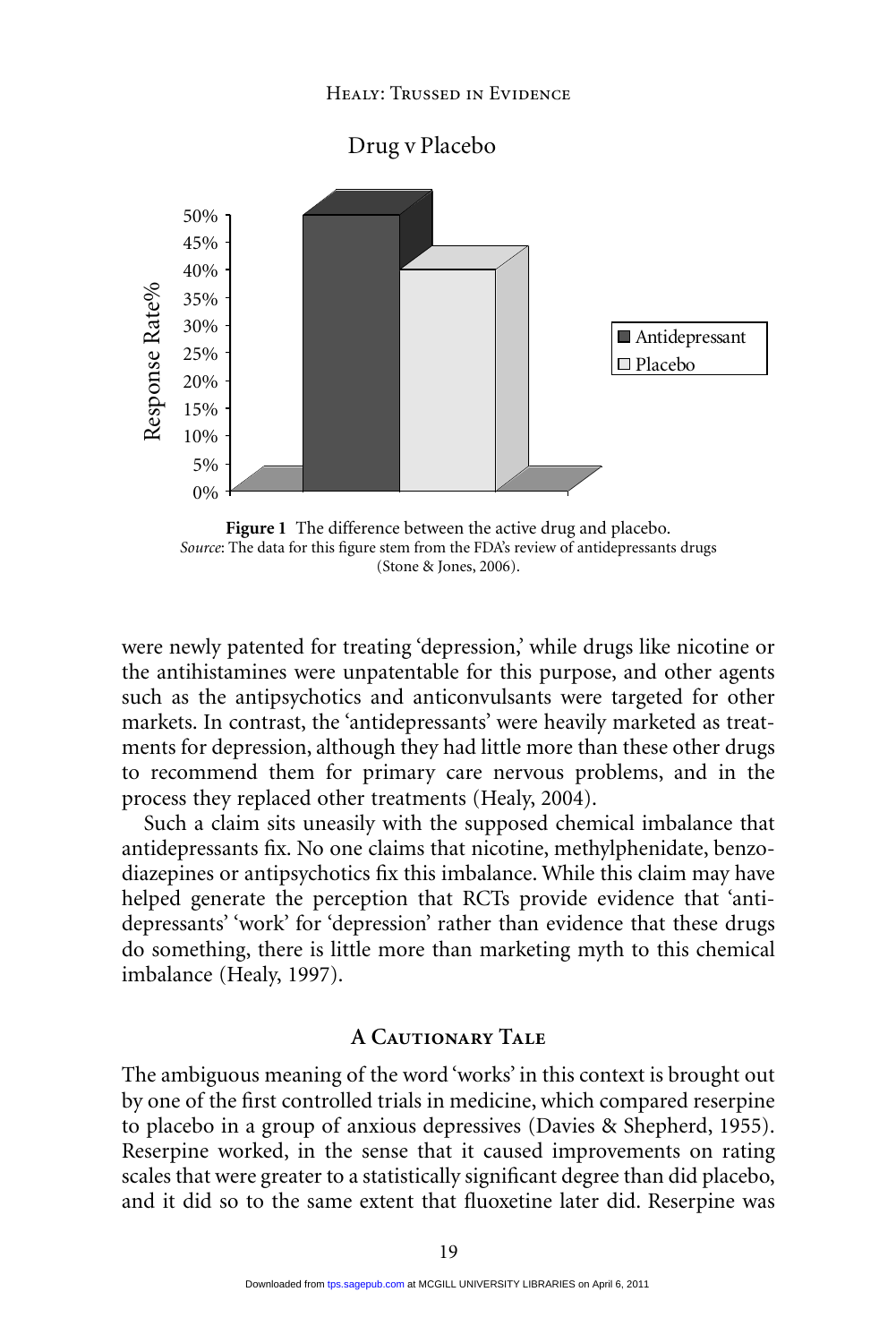not penicillin, but it was something more than snake oil. However, Shepherd's trial of reserpine, published in the *Lancet*, had almost no impact. His later view as to why the message sank without trace was that medicine was still dominated by physicians who believed the evidence of their own eyes or received their information from clinical articles describing cases in detail – 'anecdotes' (Shepherd, 1998).

On the basis of just such detailed descriptions, instead of becoming an antidepressant, reserpine became viewed as a drug that caused depression and triggered suicides. Reserpine was also used to treat hypertension, and when treated with it, many hypertensive patients felt better than well (Healy & Savage, 1998). But while it suited many people, it did not suit all. In the same issue of the *Lancet* in which Shepherd's trial was reported, the two preceding articles reported hypertensive patients becoming suicidal on reserpine (Smirk & McQueen, 1955; Wallace, 1955). Reserpine can induce akathisia, a then-unknown complication of treatment (Healy & Savage, 1998). The case reports of this new hazard were compelling and the endpoints are so clear-cut that clinical trials are not needed to demonstrate the phenomenon.

In the 1950s, the benefits or hazards of drugs were discovered by clinicians giving these new drugs to patients and paying close heed to what happened; discoveries did not happen in clinical trials. Lithium was discovered by giving it to 10 people who had mania (Cade, 1949). Imipramine and all its effects were outlined after 40 patients had been given the drug (Kuhn, 1958). The first articles on chlorpromazine outlined its effects on a series of 38 patients (Delay & Deniker, 1952). When a treatment has a substantial effect, either beneficial or hazardous, there is no reason to think that case descriptions of this sort are not an appropriate mode of discovery.

In the case of reserpine, Smirk and McQueen and Wallace's case reports trumped Shepherd's RCT. However, the key point is that even though their results were superficially contradictory, there is no reason to think that either the case report or RCT findings were wrong. Indeed, there is a close parallel here with early trials showing that fluoxetine 'worked' and subsequent clinical reports of suicidality induced by its use (Healy, 2004). Had Shepherd's trial registered more widely, the view that depression involves a lowering of serotonin that antidepressants normalize would have been less likely to become dominant, for the simple reason that reserpine lowers serotonin but still has antidepressant effects and can leave many people feeling better than well.

Since 1955, the pendulum has swung away from clinical reports and in favor of RCTs. Many leading journals, such as the *British Journal of Psychiatry*, are now reluctant to publish case reports. The Cade, Kuhn and Delay articles might not now be published in a major journal. A key factor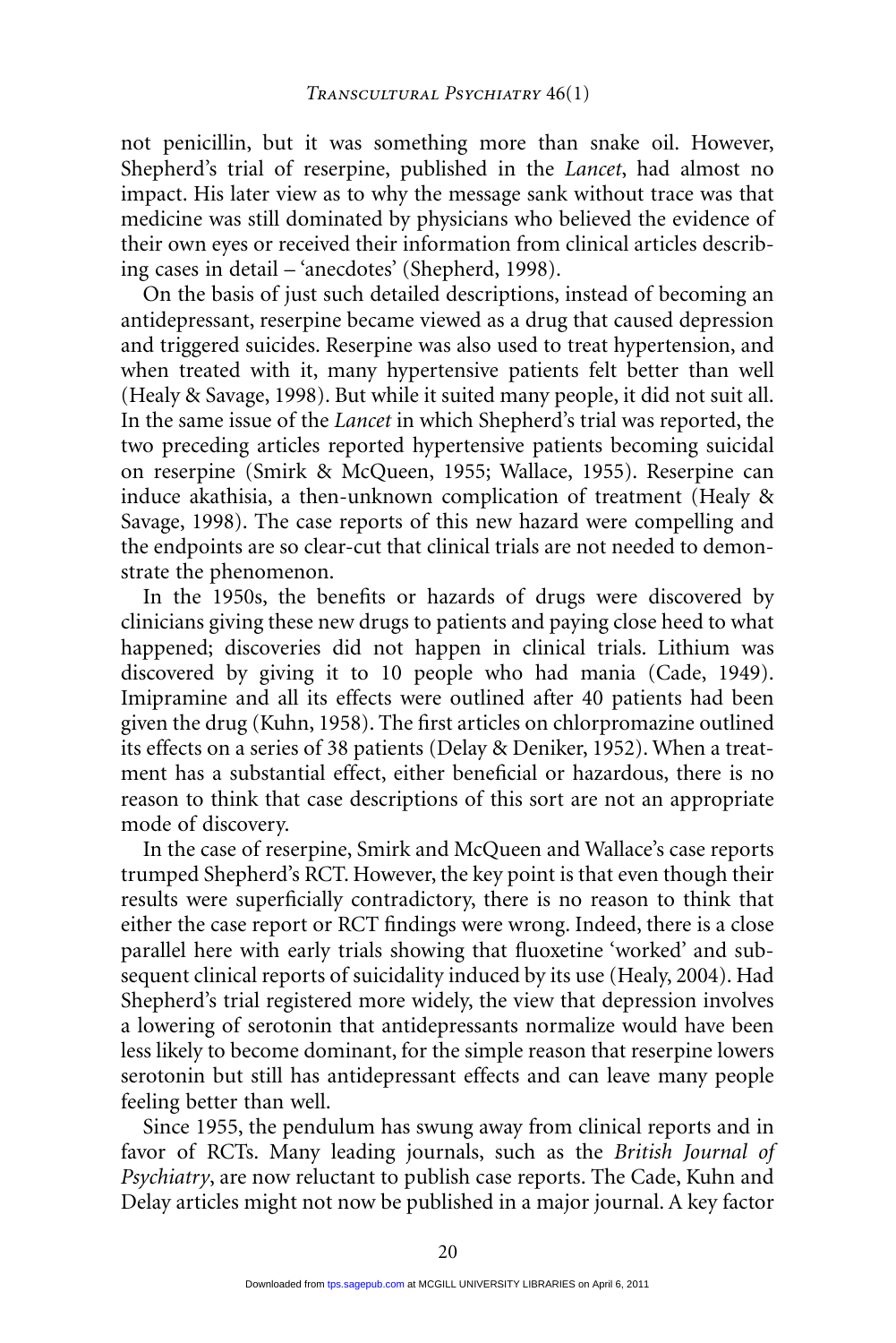in this change has been the emergence of the view that RCT evidence trumps all other evidence, especially that from case reports. This is the case even when clinical reports outline effects that follow a challengedechallenge-rechallenge protocol and when these effects are explicable in terms of known pathological mechanisms, as was the case for fluoxetine and suicide (Teicher, Glod, & Cole, 1990). This view of the relative merits of RCTs was reduced to absurdity in an article proposing that parachutes should not be used as clinical trials had not proven them to be beneficial (Smith & Pell, 2003).

# **Follow the Evidence: An Alternate Scenario**

In contrast with trials from some other areas of medicine, psychotropic trials do not show evidence of lives saved or people returned to work. The data offer evidence that the drugs have an effect which might be consistent with them 'working' in some people. This use of the term 'treatment effect' stems from FDA approval hearings for antidepressants. Such a definition seems reasonable, given that only one in two antidepressant trials shows a positive result, that regulators have described these trials as assay systems rather than demonstrations of what is likely to happen in the real world, and that some beneficial effects may co-occur with a worsening in the patient's condition. In short, treatment efficacy and effectiveness for these drugs remains to be demonstrated.

Another way to read the data is that these trials allow us to quantify the contribution a drug makes in the treatment of a group of people. The placebo response provides a useful example. It is known that the natural history of depression means that many people will improve within a few weeks whether treated or not. It is also widely thought that sensible advice from a clinician on matters of diet, lifestyle, alcohol intake, and work and relationship problem-solving may make a difference. It is suspected that patient perceptions that they are being seen and cared for by a medical expert may make a difference, and this effect may be enhanced by being given a substance they think will restore some chemical balance to normal – even if that imbalance is mythical and the substance is a placebo. The fact of presenting for treatment may make a difference. All of these factors are reflected in the placebo response, but it is not possible to quantify the distinct contribution of these components, how much for example the natural history of the disorder contributes compared to advice about lifestyle.

These factors also contribute to the therapeutic response for those on an active drug, but in contrast to the difficulties in quantifying the components of the placebo response, RCTs allow us to quantify the contribution made by the drug. The specific drug effect in Figure 1 is 50%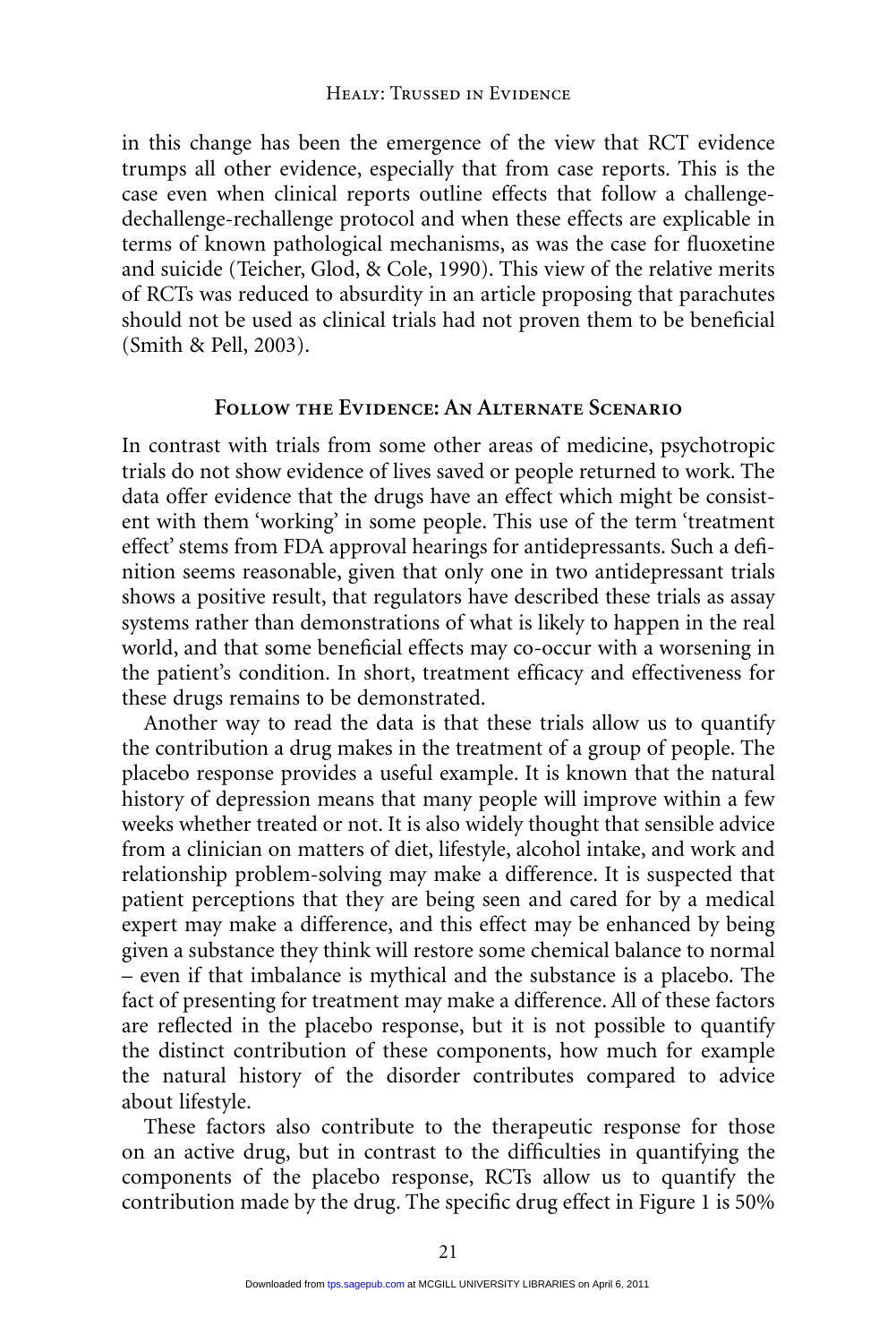$-40\% = 10\%$ . That is, four out of five, or 80%, of responders would have improved had they received the placebo. Of responders, 20% have a specific response to the drug. The number of patients needed to treat (NNT) to produce one specific drug response therefore is  $1/10\% = 10$ . Far from proving that the drug in question works, the data presented in Figure 1 is not inconsistent with the possibility that the drug on balance does more harm than good.

In contrast, the NNT for placebo is  $1/40\% = 2.5$ . That is two in every five treated with a placebo show a response. When the data for response is recast as in Figure 2, it becomes clear that if we are to follow the evidence we should ensure as good a placebo response as we can by trying to amplify the therapist's magic, by trying to ensure patients get the very best lifestyle advice and reasonable problem-solving input, and we should have a greater resort to judicious waiting. While most clinicians probably appreciate this point in the abstract, in practice few resort to judicious waiting or caution patients that an apparent response may not be drug induced.

#### *The New Anecdotes*

Physicians and others using or advocating psychotropic drugs behave as though the trial data for these drugs look like the data from trials of penicillin for fulminating pneumonia might look. This reflects a failure to

> Components of Therapeutic Response: Specific v Non-Specific



Figure 2 Components of therapeutic response: specific vs. non-specific. *Source*: The data for this figure stem from the FDA's review of antidepressants drugs (Stone & Jones, 2006).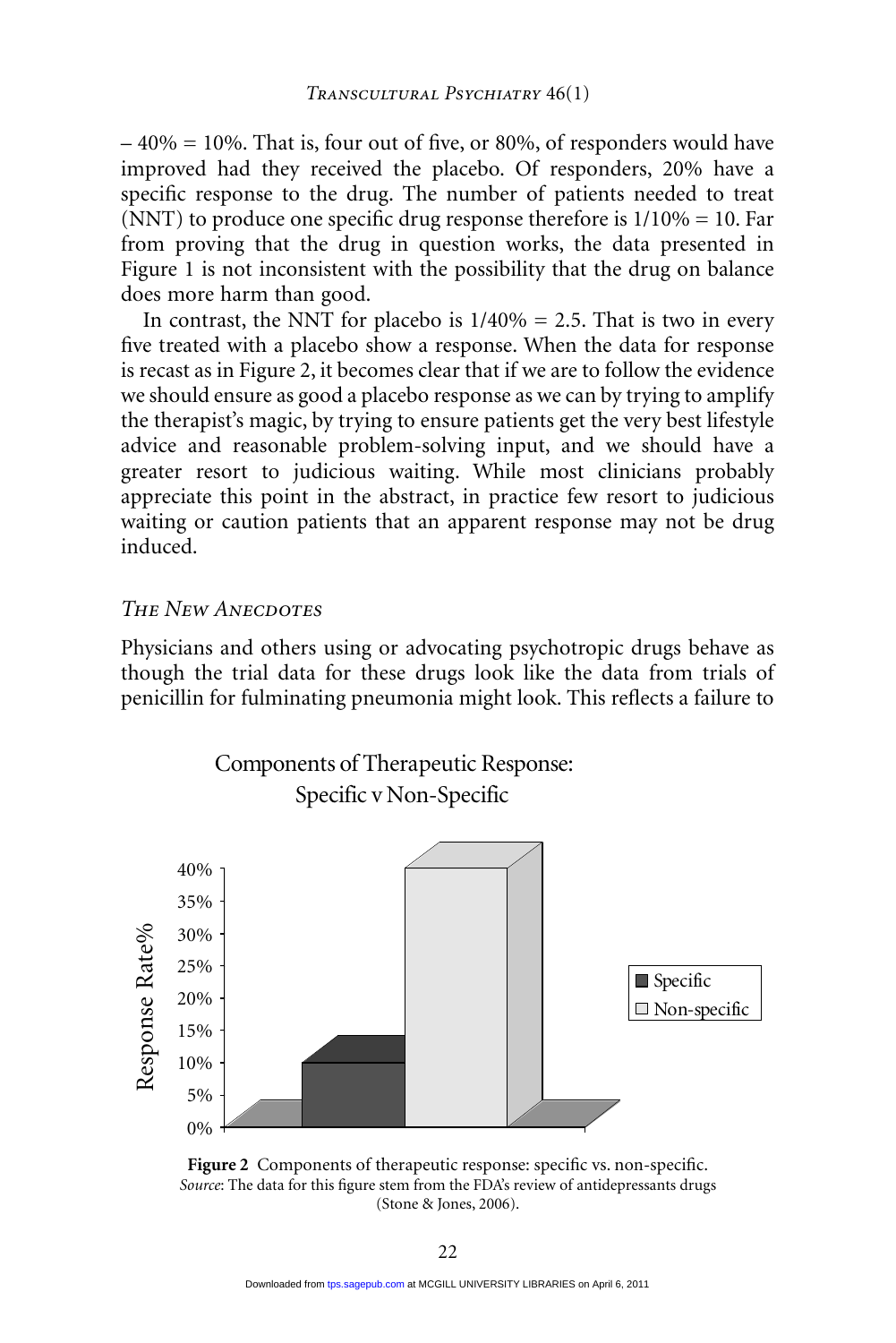recognize that the outcomes for a treatment like penicillin are not based on rating scale scores but on the numbers of dead bodies or significantly scarred lungs in the active treatment group compared with the placebo group. There are more deaths and residual disability on placebo, which is the reverse of what is found in psychotropic trials. (The role that guidelines may play in generating such misperceptions is developed later.)

If we return to the data in Figure 1, we see that a further 50% of patients do not respond to the specific treatment. In preferentially accepting RCTs, as they are currently framed and interpreted, over case reports journals risk privileging the experiences of the single specific drug responder over the nine-fold larger pool of other responders or non-responders. Preferentially publishing such clinical trials over case reports therefore appears to elevate a new form of anecdotalism. The difficulties with the evidence base are compounded by a number of additional factors: many of these trials are ghostwritten (Healy & Cattell, 2003); only selected data are reported from selected trials and even these data may be misreported (Healy, 2006b); and the significance of the data reported is generally misinterpreted (Healy, 2006a).

These developments have consequences for all parties to therapy. For journals, there remains the fact that the first discoveries of a new benefit or hazard are more likely to come in the form of a series of cases than in an RCT. For clinicians, there is the shift from a world in which they were slow to use new drugs and conservative when they did so, to one in which clinicians rapidly take up the newest treatments, driven by evidence that is less generalizable than commonly thought. Faced with a patient experiencing an unusual effect, they consult the RCT evidence base, which often will not list such effects. In the case of patients who became suicidal while taking selective serotonin reuptake inhibitors (SSRIs), until very recently, the evidence base would not have listed this effect, or might have listed it under a code such as 'emotional lability.' Failing to see evidence of a hazard, the clinician may double the dose of the new agent.

Current data suggests that patients offered an 'antidepressant' have a 50% chance of receiving a drug that will do nothing for them, and a 50% chance of receiving a treatment that will do little more than nicotine, an antihistamine or methylphenidate would do. Antidepressants are not magic bullets, the equivalent of insulin or penicillin, but almost all the information available within the therapeutic arena is likely to obscure this fact. More generally, if the minor benefit of antidepressants had been more clearly recognized, it would have been apparent what the next scientific step should be: determining who would benefit from the type of manipulation offered by methylphenidate or a serotonin reuptake inhibiting antihistamine. Instead, huge efforts were made to get patients off of benzodiazepines, on which they may have been doing quite well, or off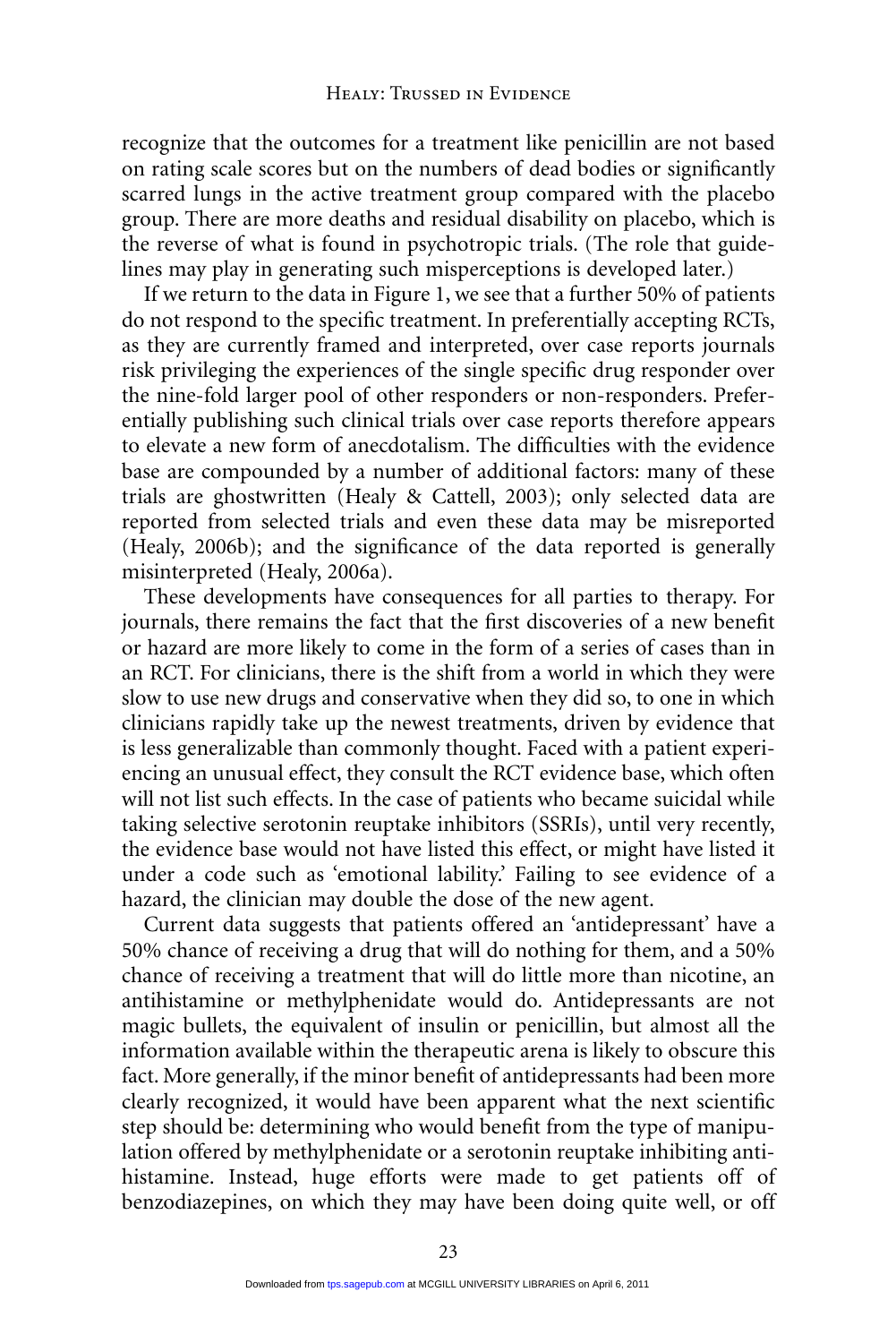of methylphenidate, which was once widely advertised for depression, and onto an SSRI.

Because evidence that a drug 'works' for depression or schizophrenia is all that is required to legally market it as an antidepressant or an antipsychotic, companies have no incentive to subsequently research out which depressives or which psychotics their drugs work best for. While virtually the entire literature on the effects of antipsychotics in schizophrenia made it clear that although some clinical presentations had an over 80% response rate to antipsychotics, others have a less than 10% response (see Delay, Deniker, & Ropert 1955; Fish, 1964), this is not recognized by modern clinical practice. Instead, the RCT evidence that antipsychotics 'work' for schizophrenia makes it difficult not to give these drugs, and to give them in ever-larger doses, precisely to those patients who fail to respond.

One criticism in response to this argument might be that undermining a patient's belief in a treatment is not a good thing. This argument brings out the journey biological psychiatry has traveled in recent years. Formerly the magic was in the therapist; he or she might also give pills, but these were an extension of his or her impact on us. Now the magic has passed into the capsule and the physician is little more than a conduit for medication. Therapists have forgotten how to manipulate their impact on patients. With the focus both doctor and patient now have on the pill, neither heed the context in which the patient has become distressed. Neither appears to see how small a contribution this chemical manipulation is likely to make, or to see the potential for a chemical manipulation to make things worse.

### **FROM ANECDOTES TO DATA**

One reason that antidepressants have been so commercially successful is that their lack of generalizable efficacy and their hazards are not apparent in journal articles. Clinical trial results are reported as 'significantly better than placebo' and safety results are reported as 'not statistically different from placebo.' These statements are simultaneously true and misleading (Healy, 2006a). It is quite possible to engineer findings that are significantly better than placebo for agents that should not routinely be used or findings that are not significantly different from placebo in the case of undoubted adverse effects.

An alternative might be to report benefits in terms of odds ratios and confidence intervals to quantify the magnitude of an effect, instead of reporting benefit in terms of the dichotomous classification of treatments that either work or do not work, which significance tests create. While such reporting is currently practiced to some extent, its use might be enhanced.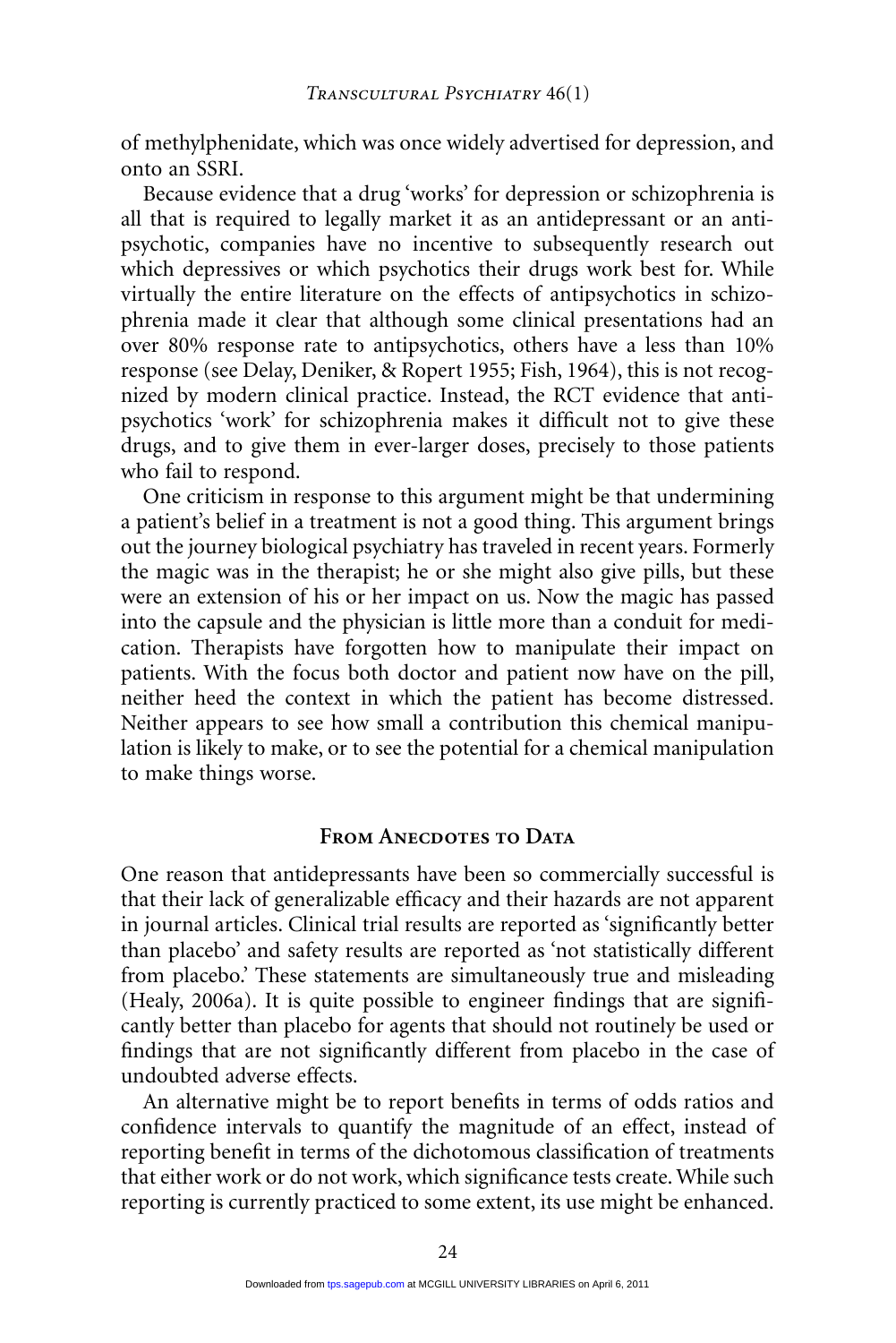Given the growing recognition that selective reporting of trials represents a new form of anecdotalism, and the agreement that all clinical trials should be registered, it should be possible in the future to have the confidence interval for an individual trial presented alongside a revised odds ratio and confidence interval for all trials carried out for that agent in that condition. Where trials are registered but the results are unavailable, such results could be incorporated by assigning an odds ratio of 1.0, with an appropriate confidence interval.

Recent FDA reviews of all antidepressant studies show that the confidence interval for all depression trials in children and adolescents straddles 1.0. The odds ratio for a benefit over placebo in 18–25 year olds is 1.54 (95% C.I., 1.34, 1.76), for 25–64 year olds is 1.84 (95% C.I., 1.77, 1.93) and for 65 and over is 1.39 (95% C.I., 1.24, 1.57) (Stone & Jones, 2006). This data drawn from close to 100,000 subjects means that many trials will have had an odds ratio of 1.5 with a confidence interval that included 1.0. This result would have indicated, not that the findings are not significant and should have been disregarded, but rather that the treatment has benefits and that further scientific input was needed to specify the characteristics of responders and non-responders. Findings presented in this way would also have offered scientific support for a presentation of case reports that, with appropriate controls such as challenge and dechallenge, might have made it clear that new drugs, even when effective for some might trigger clinical deterioration and an outcome like suicide in others.

# **The Midas Touch**

As health advances to the fore of our existential concerns and healthcare becomes an arena of increasing competition, managers, clinicians, patients and other interested parties are faced with increasing complexity. Trumpeted as providing gold standard evidence, the lure of RCTs as a solution to these complexities increases, and everything associated with RCTs seems to take on a similar validity. This includes the abstractions from clinical practice we call rating scales.

Rating scales are increasingly being imported into clinical practice, based on the argument that they will reduce variability in the clinical encounter and make that encounter more scientific. Healthcare practitioners are encouraged to administer depression or other behavioral rating scales when seeing patients. Thus guidelines such as the British National Institute for Clinical Excellence (NICE) guidelines on antenatal care advocate using the Hospital Anxiety and Depression scale for all pregnant women (NICE, 2007). As a result pharmaceutical companies now run symposia at major professional meetings aimed solely at introducing clinicians to rating scales.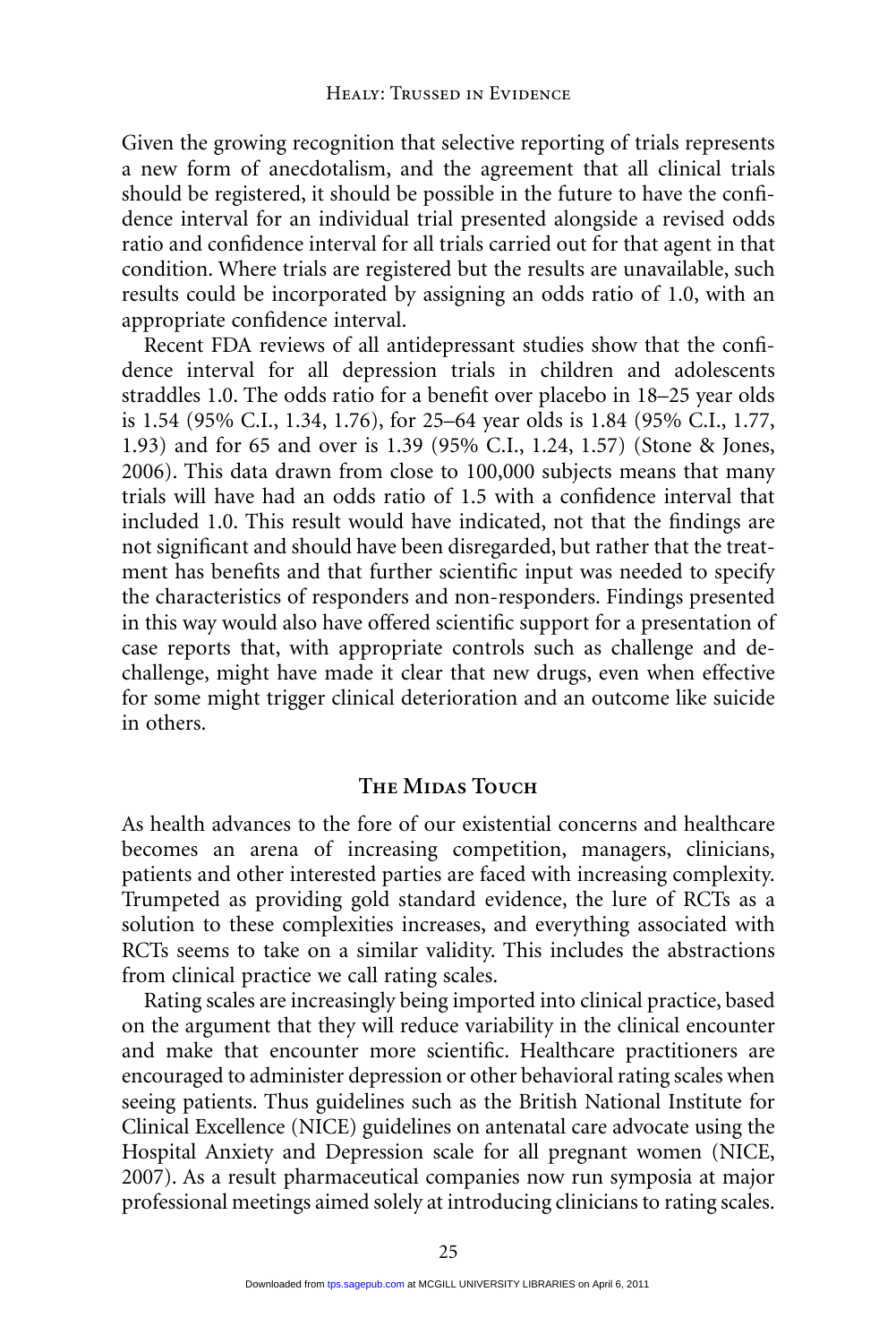Rating scale mongering has succeeded disease mongering as the promotional instrument de jour. For example, at the 2007 American Psychiatric Association meeting Pfizer supported the symposium 'From Clinical Skills to Clinical Scales: Practical Tools in the Management of Patients with Schizophrenia.' The practical tools discussed were rating scales, the use of which would draw attention to how the company's drug was superior to others in the field.

The hazards of taking measurement technologies like these out of the clinical trial context are rarely acknowledged. In the first place, a majority of rating scales within the behavioral domain are simply checklists and thus are information poor. The main advantage likely to accrue from their use is to ensure that a number of possibly irrelevant questions are checked off as asked. In time-limited clinical exchanges, if these questions are asked other possibly more important questions are likely to be sacrificed. As Porter (1996) notes measurement often offers solutions across a range of contested situations, but such solutions typically sacrifice profundity for the sake of superficial agreement. When applied to healthcare this dynamic means that the clinical perspective risks being captured by those whose interests are served by the measurement technology.

Second, while rating scales do indeed generate data, exclusive reliance on such data leads to an informational reductionism, which may in turn do more to dehumanize clinical exchanges than the frequently criticized biological reductionism. If specific measurements lead clinicians to overlook dimensions of an individual's functioning or situation that are not open to measurement or which are simply not being measured, we risk being pseudoscientific.

Third, the abstraction, or informational reductionism, of rating scales has a double-edged potential. Having figures for weight can allow us to plot norms for healthy weight, and the feedback from such figures can offer potent feedback in a weight-reduction programme. However, these figures can also seduce both patient and clinician. In the absence of figures from other areas of a person's life, against which the figures for weight can be put in context, there is a risk for the patient that the figures for weight will come to dominate their concerns, establishing a neurosis. The risk for the clinician is that she will also treat the figures rather than the person, although we typically do not pathologize a clinician's figure-centeredness.

An older generation of clinicians would have readily made the case that even in the treatment of eating disorders, weighing scales should rarely if ever be introduced. Whereas in the 1970s and 1980s, the treatment of anorexia differed notably from the treatment of any other condition in psychiatry by virtue of a new centrality accorded to measurement technologies, today this management style is rapidly becoming the norm. Indeed, many clinicians might be alarmed at the prospect of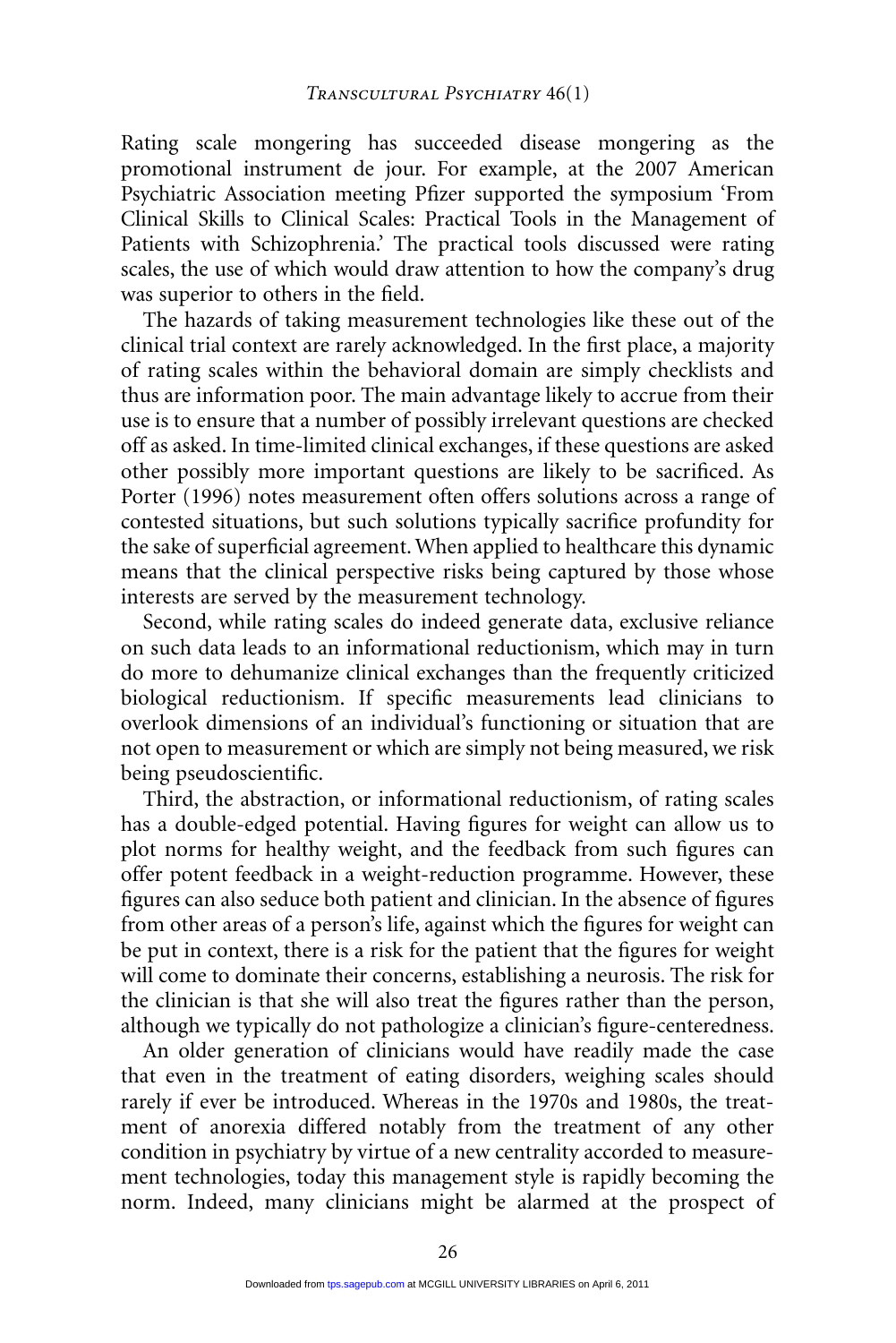encountering a patient without a battery of such technologies. There is a good case for getting back to seeing patients without such technologies, even weighing scales, but at present this would involve an all but impossible return to professional discretion.

#### **Evidence-Based Tramlines & Fault-lines**

Given the current premium on RCT evidence, it is logical for healthcare organizations to ensure that clinicians adhere to guidelines compiled from a synthesis of available evidence. As a result clinicians worldwide are increasingly faced with managers who enquire as to their compliance with guidelines. It is not clear what the consequences of a failure to comply might be. Medico-legal opinion, while stating that clinicians do not always need to adhere to guidelines, does suggest that any deviation from guidelines needs to be justified (Colbrook, 2005). Because these things are not clear, guidelines risk becoming tramlines within which clinical practice gets constrained, even though in most instances they are not meant to be prescriptive.

By 2003, a series of bodies issuing guidelines, such as the Texas Medication Algorithm Project (TMAP) (Healy, 2006d), and the British Association for Psychopharmacology (Healy & Nutt, 1997), had endorsed the use of SSRIs for treating childhood depression. The same year, NICE was poised to issue guidelines on childhood depression, but the crisis surrounding the pediatric use of SSRIs made it clear that serious flaws marked the literature on which NICE had initially depended, and which other guidelines had appealed to. Not only did a majority of trials in this domain remain unpublished, but also those trials that were published, overemphasized the benefits and concealed the hazards of treatment. The differences between what is now known about the data for this treatment area and what was claimed in the then-published literature, is the greatest known divide of this sort in medicine (Healy, 2006d).

There is no reason to believe that the practices that gave rise to this divide have been confined to the treatment of pediatric depression. Indeed, these practices, which include the control of clinical trials by Clinical Research Organizations (CROs), and the ghostwriting of trial results, are endemic to psychiatry and to a great deal of medicine. Recent treatment controversies reveal that hazards are now systematically downplayed in medical publications, while benefits are consistently oversold. However, these published articles, rather than the raw data from RCTs, provide the only material on which experts can base their guidelines.

In the case of pediatric depression, when all clinical data became available, NICE went on to issue guidelines that cautioned against the use of antidepressants in this age group. However, faced with uncertainties about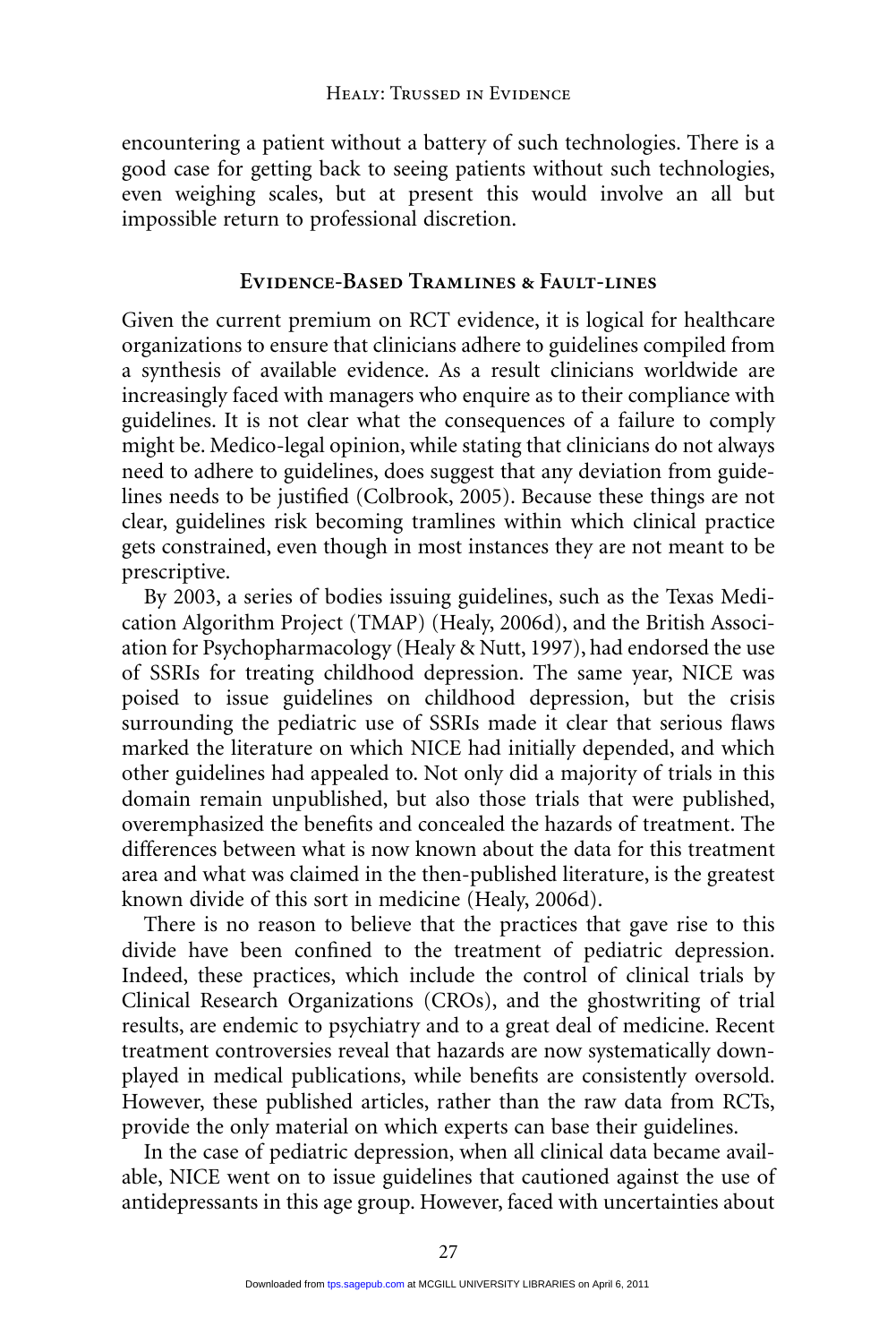what was dependable data and what was not, at one point NICE had considered giving all pharmaceutical company trials a lower ranking in the hierarchy of evidence used to elaborate guidelines (Healy, 2006d). Such a downgrading may never have been politically feasible and has not in fact occurred, but without a mechanism to take into account the distortions outlined earlier, the guideline process risks 'capture.'

### **Guideline Capture**

The phenomenon of regulatory agency capture occurs when experts linked to companies sit on regulatory panels assessing the efficacy and safety of drugs, and when regulators depend on company summaries of clinical trials (Abraham, 2002; Abraham & Reed, 2002). Bodies that issue guidelines are perhaps even more vulnerable to capture of this sort than regulatory agencies, because these bodies have no access to raw trial data and cannot access unpublished trials. For companies, receiving a prestigious guideline to endorse a treatment option offers the most effective marketing possible.

Against this background, consider the recent NICE Guideline on Bipolar Disorder (NICE, 2006). This particular guideline has been chosen to illustrate the process of guideline capture, because NICE is widely regarded as being independent of the pharmaceutical industry. The bipolar guideline contains a number of sensible suggestions that should be part of standard clinical practice, such as monitoring the physical health of patients with bipolar disorder. Aside from such suggestions, one of the agents NICE recommends for bipolar disorder is olanzapine, whose makers have at the time of writing settled legal action for over \$1.2 billion for treatment linked physical disorders, with further actions pending (Berenson, 2007).

When it comes to evidence based suggestions, this guideline appears to have all the problems that the NICE guideline for pediatric depression would likely have included, had the issues with the validity of the literature not surfaced. Among others, the guideline makes the following six recommendations.

First, it emphasizes the use of recent on-patent antipsychotics, such as olanzapine, risperidone and quetiapine, and does not mention the older antipsychotics that have been the mainstay of the management of manicdepressive illness since 1952. The reason these older agents are not endorsed is instructive. Classic bipolar disorder leading to hospitalization is relatively infrequent, and when present is typically so severe as to make recruiting patients to an appropriate clinical trial very difficult. Most early papers on chlorpromazine concerned its utility for manic and confusional states, pointing at the same time to its relative inefficacy for schizophrenia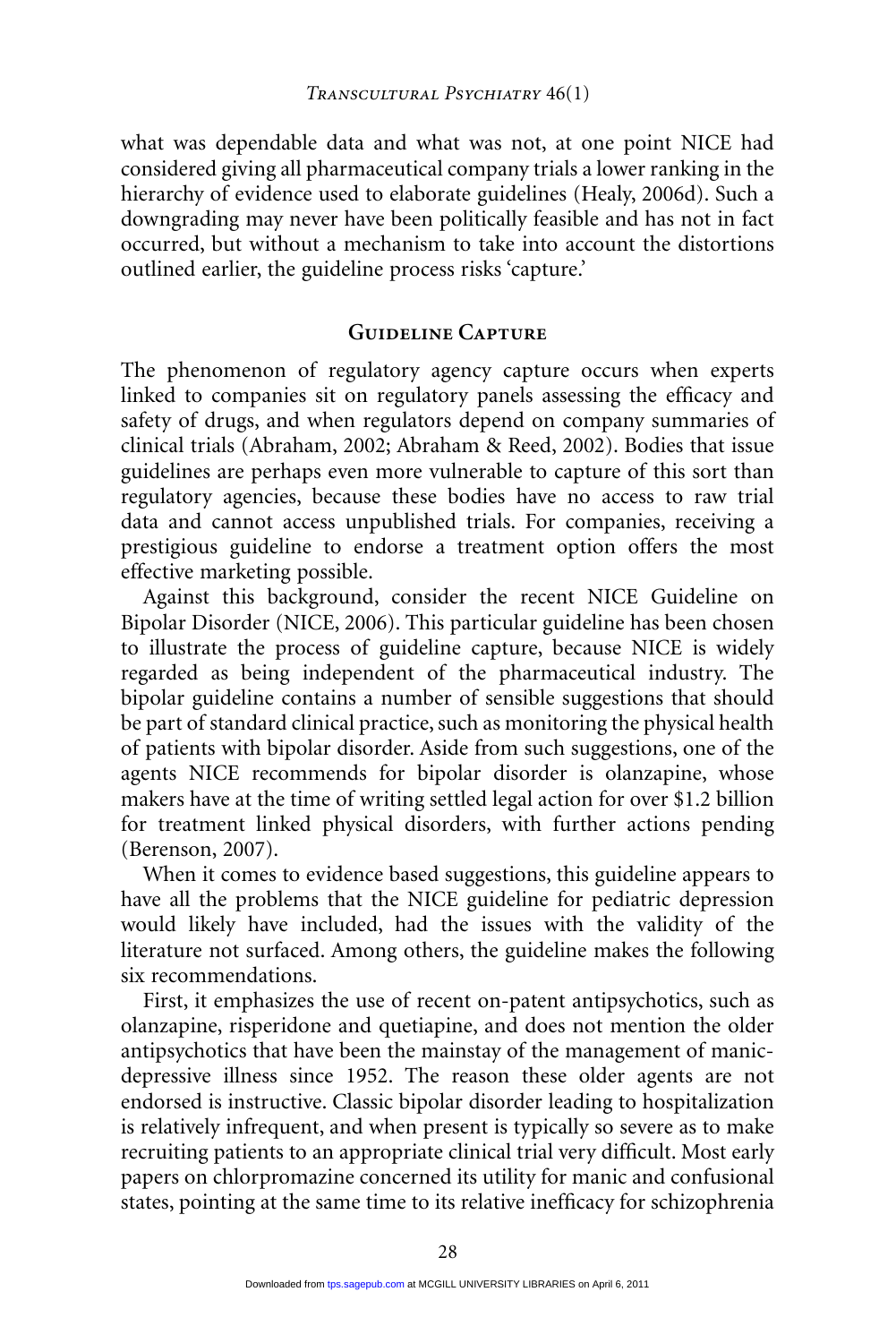(Delay & Deniker, 1952; Delay et al., 1955). This lack of RCT data for older agents for mania opened up an opportunity for companies to seek an indication for newer, probably no more effective, and potentially more hazardous agents in the management of this illness. To achieve this end, companies have recruited patients with conditions of lesser severity and perhaps less certain diagnoses to short-term trials using crude outcome measures that may reflect little more than the effects of sedation rather than convincing evidence of efficacy. Generating a treatment effect in trials by this means, however, still enables companies to gain a license for the treatment of the condition. As a result the only agents supported by RCT evidence for the treatment of mania or bipolar disorder are newer antipsychotics or anticonvulsants, and these are endorsed by NICE over older possibly better treatments.

There are further complexities. The guideline suggests using risperidone for acute mania. The key trial underpinning this recommendation was conducted in India (Khanna, Vieta, Lyons, Eerdekens, & Kramer, 2005). The correspondence in the *British Journal of Psychiatry* on the ethics and validity of this study (Srinivasan, Pai, Bhan, Jesani, & Thomas, 2006) are more extensive than for any other study the journal has published. Issues of validity aside, this study is a good illustration of a set of processes that center on the control of clinical trials by CROs, which as of 2000 ran more than two-thirds of the clinical trials undertaken by industry.

Privatized research of the sort run by CROs is profoundly different to previous clinical research. These organizations have transformed human subjects research, restructured controls of disclosure and confidentiality, and made RCT data more clearly proprietary than it was when a federation of academic centers conducted trials. CROs provide a privatized IRB system that grants ethical approval to company studies, when university centers might not (Lemmens & Freedman, 2000), and they have made it possible to move trials on drugs for North American and European markets into Asia or Africa, in a way that university departments could not have done (Petryna, 2006). Whether this move has been prompted by concerns to avoid regulatory oversight, or cost considerations is less clear. Even in trials conducted in western settings, it is now clear that CRO run psychotropic trials have included bogus patients (Healy, 2004). Company trials carried out in Asia or Africa seem even more likely to be written up by separate agencies, thus producing all of the problems NICE faced in formulating guidelines for pediatric depression.

In this newly globalizing world of clinical trials, everyone faces a future in which the bulk of the evidence that dictates the local practice of psychiatry will come from settings that are very different from those in which the treatment is given. There are likely to be many consequences for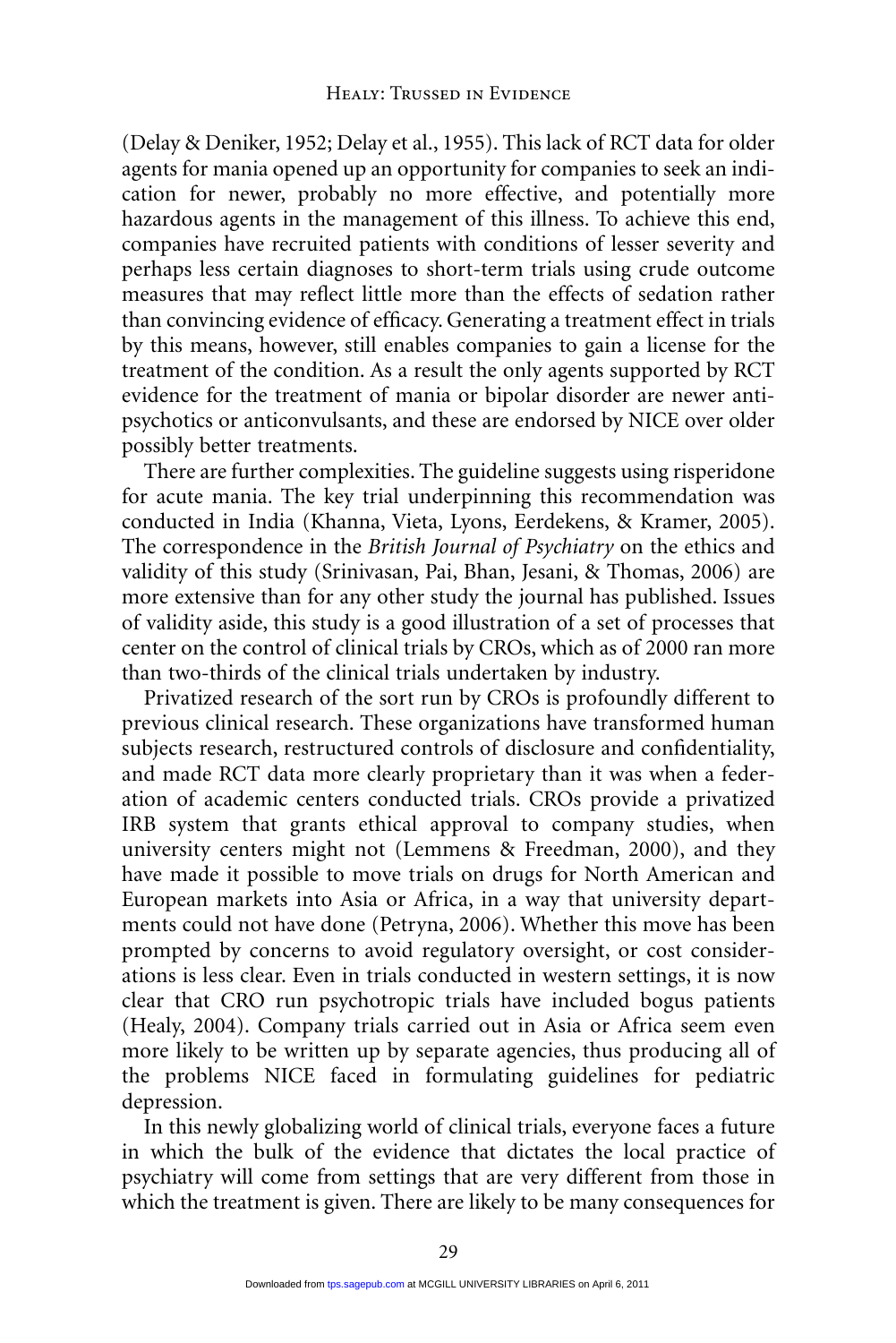clinical practice, not least from the fact that different population groups have markedly different responses in terms of both efficacy and side effects to psychotropic agents.

Second, in the case of the prophylactic management of bipolar disorder, NICE recommends the use of one agent, olanzapine, on the basis of data from one trial (Tohen et al., 2006). The pattern of deterioration in subjects in this trial, randomized from olanzapine to placebo, where there is abrupt deterioration after olanzapine is halted, can be interpreted as stemming from a drug induced physical dependence and a withdrawal syndrome rather than a treatment benefit (Ghaemi, 2005; Healy, 2006c).

Third, NICE recommends stopping treatment with antidepressants in favor of 'mood stabilizers' after an acute depressive episode has resolved, stating that there is no evidence that continuing antidepressant treatment reduces relapse rates. This recommendation is unsupported by any evidence and the idea of not giving antidepressant drugs to patients who are depressed is clearly appealing to the marketing departments of companies pushing 'mood stabilizers.'

Fourth, NICE recommends using valproate for prophylaxis, even though this agent has not received a license for this purpose, because there is no supporting evidence for such a claim. The reason for valproate's inclusion by NICE may lie in little more than a set of semantics. Abbott Laboratories christened valproate a mood stabilizer when they launched it in 1995 (Healy, 2006c). This term has no precise clinical or neuroscientific meaning, because of which its use does not risk being illegal. However, the term generates expectations of a prophylactic effect. It is legal for Abbott to claim valproate is a mood stabilizer whereas it would be illegal to claim that it is prophylactic. Of course, there is no need for Abbott to break the law, if a prestigious guideline recommends the use of the drug for this purpose.

Fifth, NICE recommends a series of treatment combinations for patients with frequent relapses or ongoing functional impairment. These combined treatment regimens are not supported by RCT data. The distinguishing feature of the recommendations is that they involve agents that have been more recently been placed under patent. Advocating such options, while failing to mention combinations involving older agents supported by decades of clinical experience, appears to endorse a set of current fashions rather than treatments that have been proven to advance clinical care. Treatment combinations bring out another ambiguity in the current evidence base. Having treatment resistant patients on four or five drugs that 'work' might seem a good option. However it is important to remember that the trials of many drugs primarily show only that it is not possible to say that the drugs do nothing – rather than providing evidence that they 'work.' In this case, while taking a risk with one drug may seem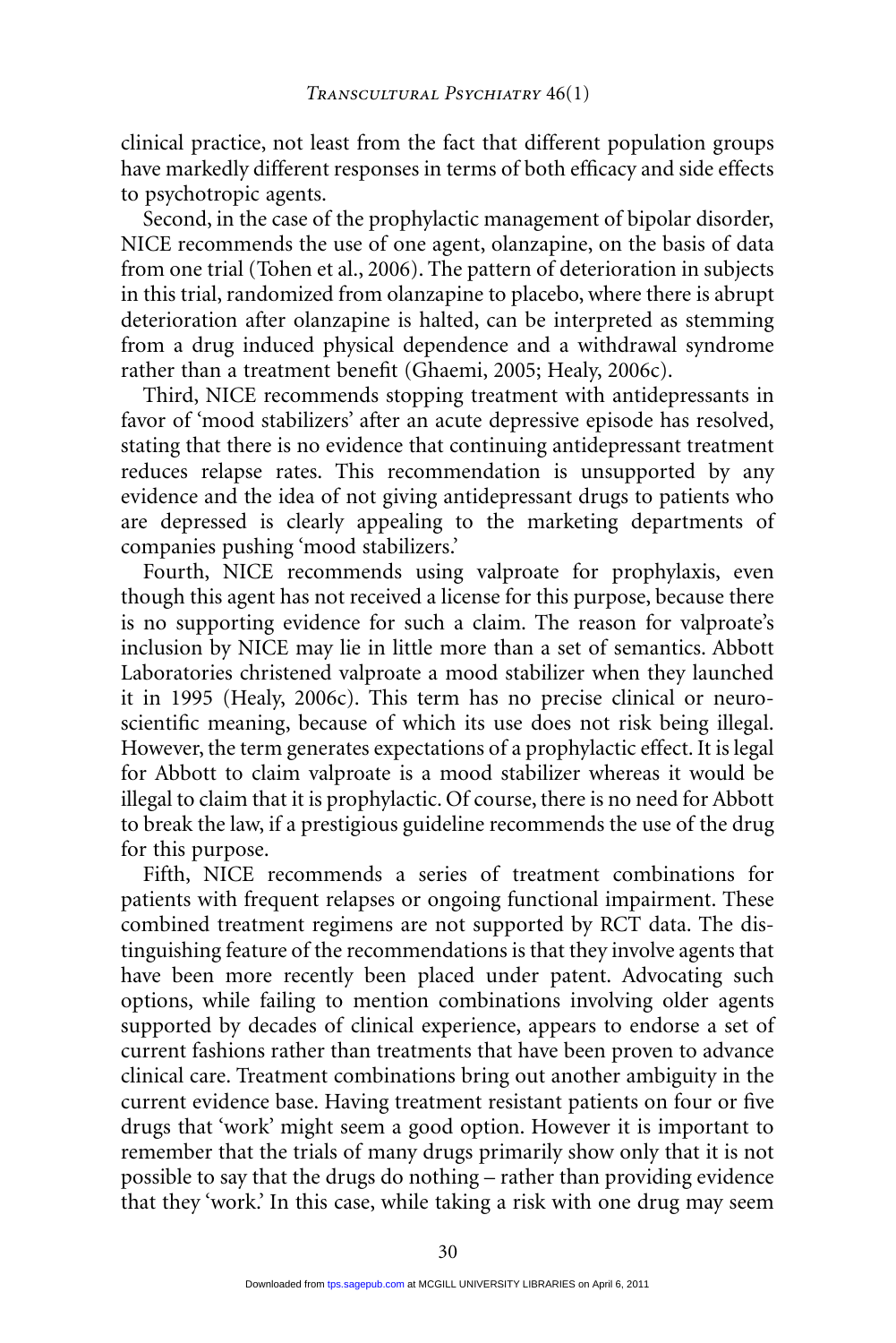reasonable, combining four or five such drugs seems like a recipe for unforeseen consequences.

Sixth, in a section on children and adolescents, the guideline considers the possibility of treating bipolar disorders in childhood. There is no mention of the fact that hitherto unanimous clinical opinion, outside North America, has held that bipolar disorders do not start in childhood (Healy & LeNoury, 2007). This outcome has resulted because NICE must necessarily consider clinical trial data rather than other sources of evidence and a series of trials of newer antipsychotics have recently been undertaken in preschoolers and preteens designated as bipolar (Healy & LeNoury, 2007). By considering the treatment for bipolar disorders in childhood, NICE envisages children being given a set of drugs with potent metabolic effects without any evidence for benefits in the long-term. The power of guideline capture can perhaps best be seen in this instance, because a company does not need to seek an indication for treatment in children if influential guidelines tacitly endorse such treatment. This point needs to be read against a background of vigorous efforts taking place in recent years in the USA to convert childhood difficulties into diseases like bipolar disorder to be managed by pharmacotherapeutic means (Harris, 2005; Healy & LeNoury, 2007).

Finally, the guideline does not include any recommendation to monitor treated patients for signs of suicidality, even though current clinical trial data for the drugs it otherwise recommends have been shown these double the risk of suicidal acts compared to placebo (Healy, 2006d; Storosum et al., 2005).

Within psychiatry, however misleadingly certain academic papers may be written, with the possible exception of clozapine for treatmentresistant schizophrenia, no body of studies allows claims for the comparative superiority of one pharmacotherapeutic agent over another. The clearest evidence for this lack of superiority lies in the fact that the regulatory authorities have not permitted any company to make claims for comparative efficacy. The studies on which claims are made are all placebo-controlled trials, and the limited superiority of these active agents compared to placebo should make it clear that no treatment options currently reach the evidential threshold that would mandate their use in preference to other available agents.

In the absence of compelling evidence, the erection of guidelines that advocate one set of agents over another, however well meaning, leaves guideline makers open to being captured. Through a combination of apparently novel indications and publication strategies, companies can make diseases fashionable, engineer the appearances of comparative efficacy and enlist academic advocates for particular treatment options. It now appears that by these means they can also capture guidelines.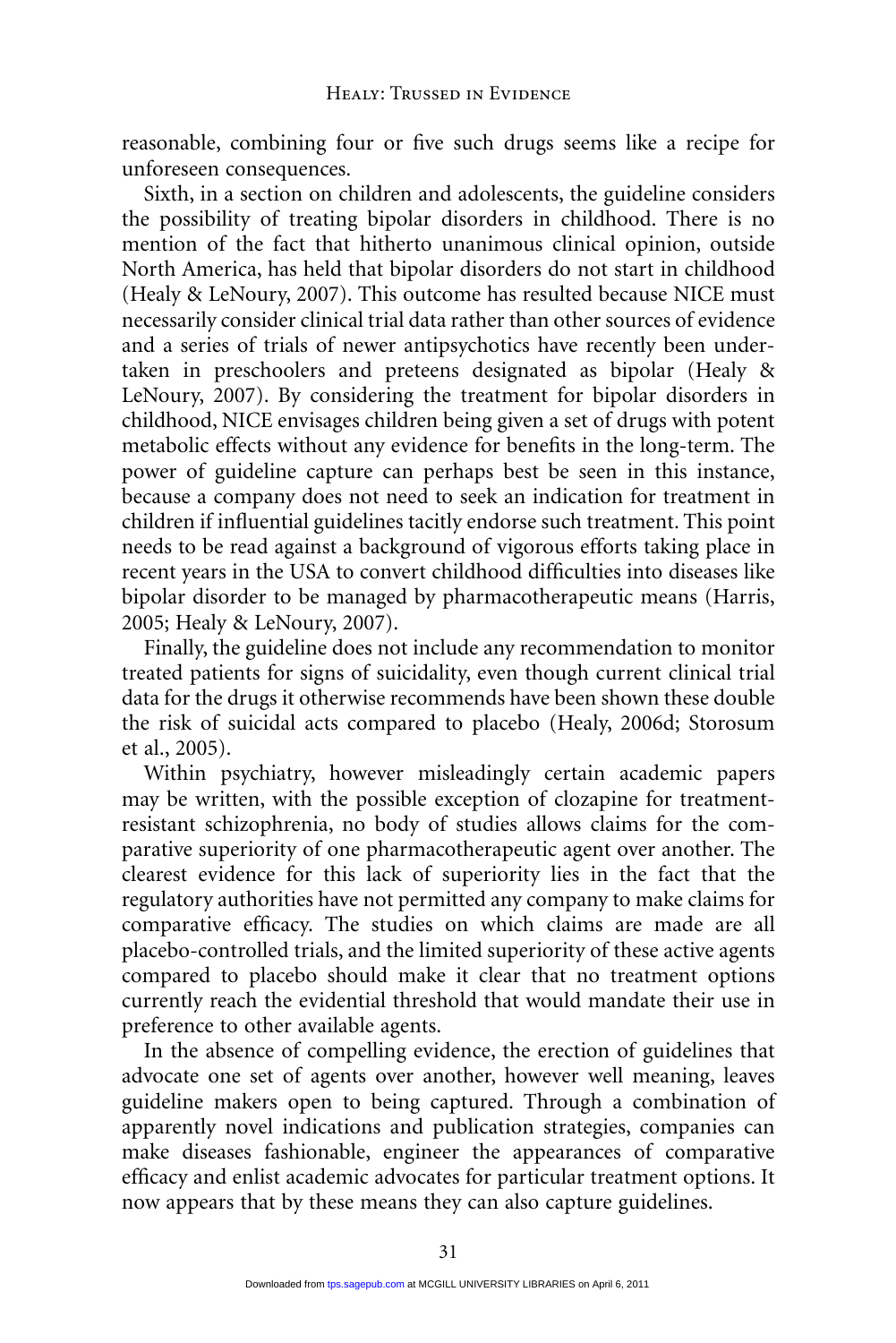#### **Deteriorating Outcomes**

A series of recent studies have demonstrated that clinicians fail to adhere to guidelines or that there is, at present, no evidence that outcomes improve with adherence to guidelines (Croudace et al., 2003; Tyrer, King, & Fluxman, 2003).

There are darker aspects to the current situation. Debate about the topic has made it clear that a large number of clinicians are worried about the coercive aspects of guidelines. Cynics may think that clinicians can be expected to worry if their autonomy is being curtailed, however for reasons of even more compelling self-interest few clinicians are likely to want to prescribe treatments that have been demonstrated to be ineffective, or to fail to prescribe treatments that are clearly better than other options. An element of coercion emerges if we consider primary care, where in many settings reimbursement is increasingly tied to guideline adherence. This interpretation of guidelines as coercive becomes even more compelling if one considers that evidence is currently framed within settings in which pharmaceutical companies set up patient groups that lobby for new treatments even when there is no evidence suggesting that they are any better than older treatments.

At a Conference on the Evaluation of Psychotropic Drugs convened in 1956, Ed Evarts from the National Institute of Mental Health (NIMH) put it to his colleagues that but for an accident of history they could now be discussing the use of the new tranquilizing agents for the treatment of *dementia paralytica* rather than *dementia praecox* (Evarts, 1959). None of the rating scales, clinical trial methods or animal models being proposed to move the field forward would have helped researchers to work out that penicillin rather than chlorpromazine or psychotherapy was the right answer to the problem. He predicted that the proposed scaffolding of clinical trials, although eminently sensible, would create an academic and industrial complex inimical to progress in therapeutics.

Fifty years later, in North Wales, compulsory detentions into mental illness units have risen three-fold, admissions for serious mental illness have risen seven-fold, admissions overall have risen fifteen-fold (Healy et al., 2001), suicide rates in schizophrenia are twenty-fold higher than they were previously (Healy et al., 2006) and general mortality for serious mental illness has risen substantially (Harris, 2005). It is unlikely that these changes are local findings: studies of mortality in patients on antipsychotics have indicated that mortality seems correlated with the number of psychotropic drugs given (Joukamaa et al., 2006). In the US, there is an increasing divergence between the life expectancy of patients with serious mental illness and that of the rest of the population (Colton & Manderscheid, 2006). Such findings have been replicated for other countries (Ösby, Correia, Brandt, Ekbom, & Sparén, 2000).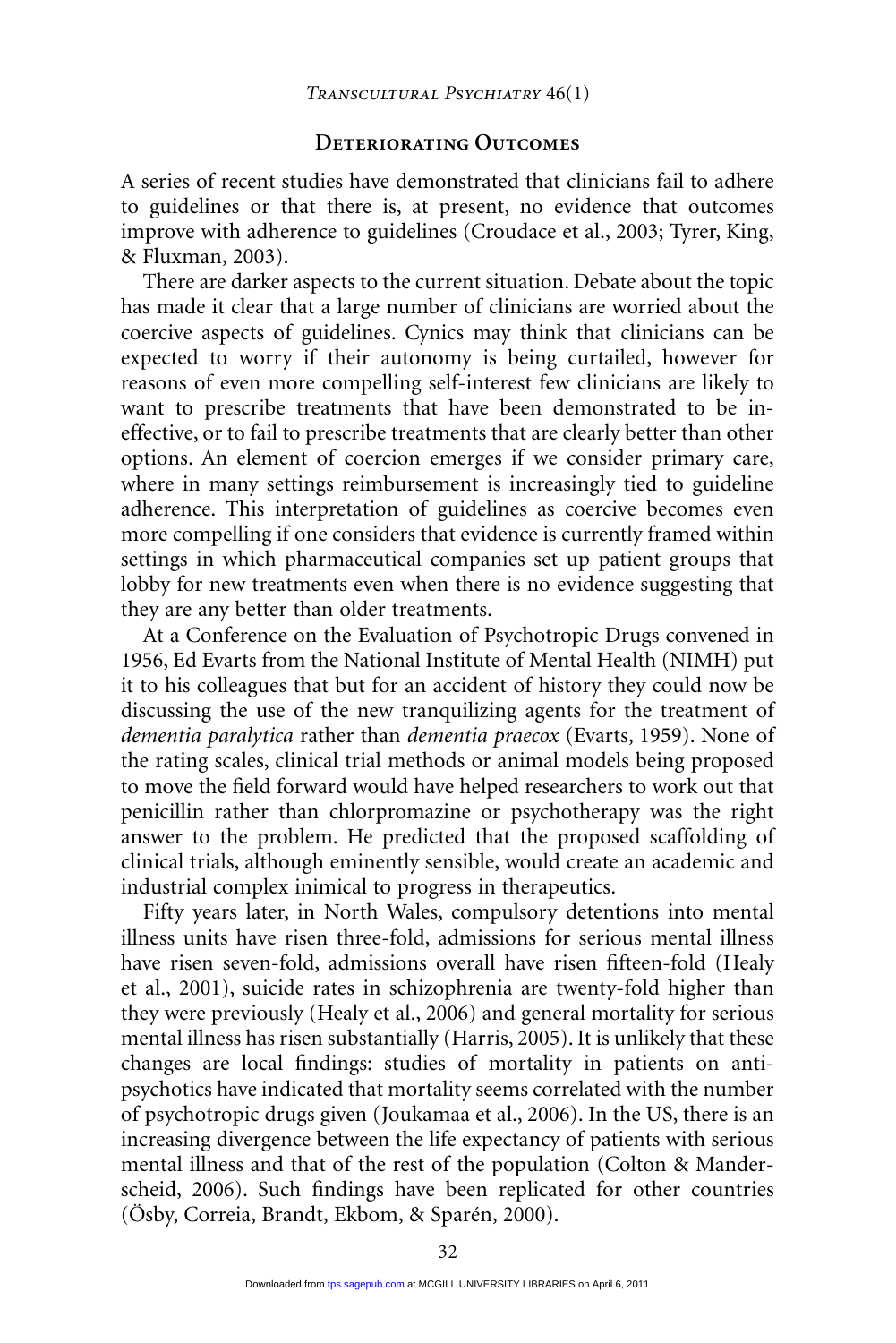While changing social expectations and other social factors cannot but play some part in these outcomes, this profile is inconceivable against the background of current rhetoric that endorses the practice of evidence based medicine with the latest and most effective treatments. What we are seeing now is not what happens when treatments work; it is not what happened to the *dementia paralytica* services after the discovery of penicillin.

#### **Ways Forward?**

After such an unremittingly bleak analysis, it is necessary to point out that many of the sources of difficulty outlined above also provide opportunities for progress. First, clinical trials can answer questions not amenable to individual judgment. Current confusions may stem in part from the harnessing of these methods to solve regulatory difficulties. Few psychotropic trials are designed to inform clinical practice, but recent independent trials of antipsychotics have shown that trials can still play this role (Jones et al., 2006; Lieberman et al., 2005).

Second, many of the problems of guidelines outlined above stem from efforts to endorse particular practices on the basis of limited data, and an assumption that experts can simply compile the outcomes of studies without doing further research. These problems do not apply to guidelines based on studies that point to the inefficacy of treatment options, perhaps because this is what RCTs were designed to do. For example, a series of trials has uniformly indicated that debriefing is not at present an appropriate treatment for post-traumatic stress disorder, a finding which has lead to NICE guideline recommendations against this treatment option (Bisson, Jenkins, Alexander, & Bannister, 1997; NICE, 2005; Raphael, Meldrum, & McFarlane, 1995). In other words, it is possible to create evidence-based guidelines that will be immune from capture by interested parties.

Even the use of rating scales can be helpful if such technologies are embedded in a framework of clinical discretion. As Porter (1996) has been at pains to stress in his work on these issues, the 'hardest' and most objective of the sciences, such as physics, leave greater scope for individual discretion and indeterminacy than many human sciences leave today. It may be time to accept that embracing the notion that human encounters contain an irreducible variability may be a step toward objectivity rather than a retreat to subjectivity.

#### **References**

- Abraham, J. (2002). The pharmaceutical industry as political player. *Lancet, 360*(9344), 1498–1502.
- Abraham, J., & Reed, T. (2002). Progress, innovation and regulatory science in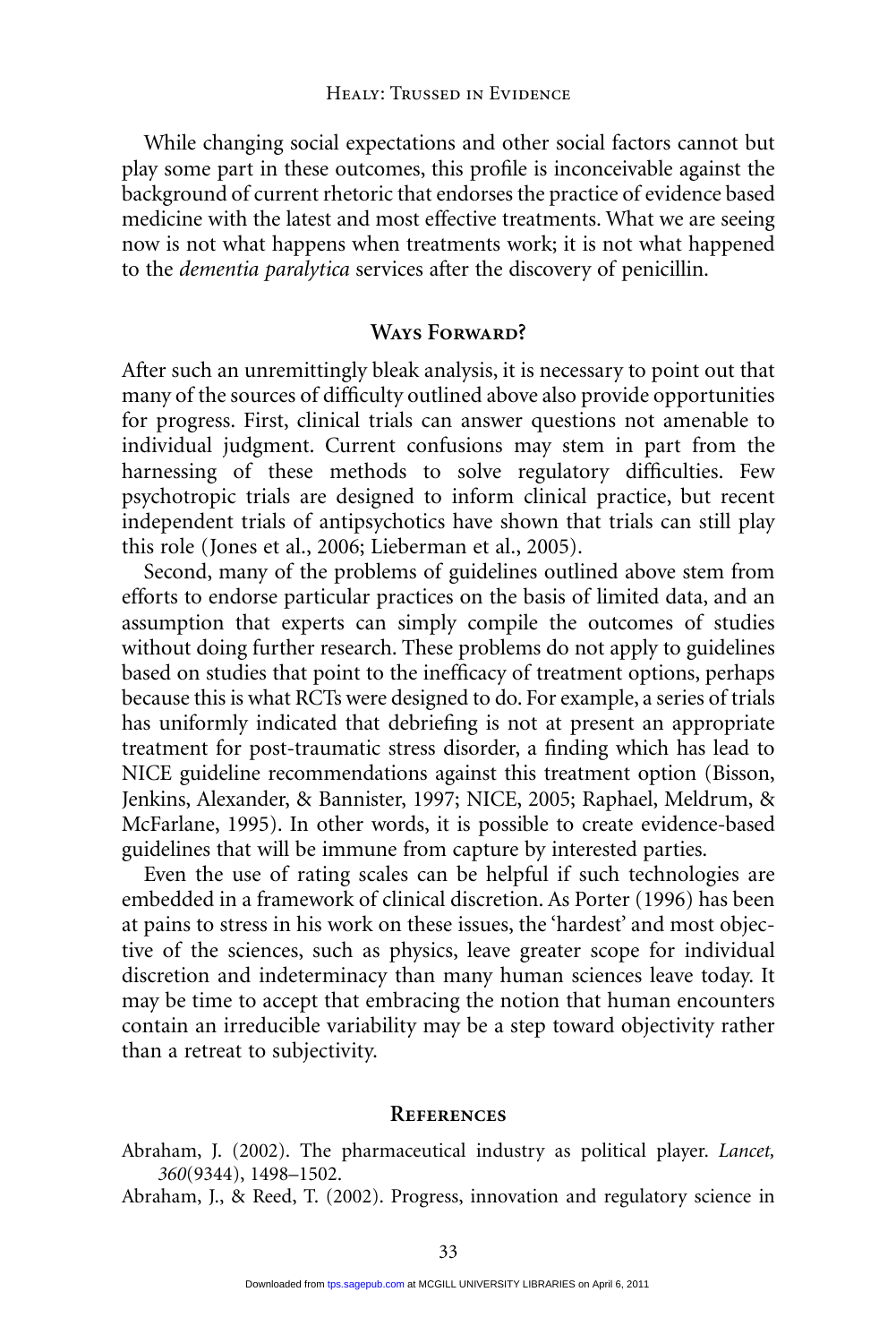drug development: The politics of international standard setting. *Social Studies of Science*, *32*(2), 1–33.

- Berenson, A. (2007, January 5). Lilly settles with 18,000 over Zyprexa. *New York Times*.
- Bisson, J. L., Jenkins, P. L., Alexander, J., & Bannister, C. (1997). Randomised controlled trial of psychological debriefing for victims of acute burn trauma. *British Journal of Psychiatry*, *171*, 78–81.
- Cade, J. F. J. (1949). Lithium salts in the treatment of psychotic excitement. *Medical Journal of Australia*, *2*(10), 349–353.
- Colbrook, P. (2005, April 9). Can you ignore guidelines? *British Medical Journal Careers*, 143–144.
- Colton, C. W., & Manderscheid, R. W. (2006). Congruencies in increased mortality rates, years of potential life lost, and causes of death among public mental health clients in eight states. *Preventing Chronic Disease*, *3*(2). Retrieved from http://www.cdc.gov/pcd/issues/2006/apr/05\_0180.htm.
- Croudace, T., Evans, J., Harrison, G., Sharp, D. J., Wilkinson, E., McCann, G., Spence, M., Crilly, C., & Brindle, L. (2003). Impact of the ICD-10 primary health care (PHC) diagnostic and management guidelines for mental disorders on detection and outcome in primary care: Cluster randomized controlled trial. *British Journal of Psychiatry*, *182*, 20–30.
- Davies, D. L., & Shepherd, M. (1955). Reserpine in the treatment of anxious and depressed patients. *Lancet*, *269*(6881), 117–121.
- Delay, J., & Deniker, P. (1952). 38 cas de psychoses traitées par la cure prolongée et continue de 4560 RP. *Compte Rendu du Congrès Aliénistes et Neurologistes de Langue Francaise*, *50*, 497–502.
- Delay, J., Deniker, P., & Ropert, R. (1955). Étude de 300 dossiers de maladies psychotiques traits par la chlorpromazine en service fermé depuis 1952. *L'Encéphale*, 528–535.
- Evarts, E. (1959). A discussion of the relevance of effects of drugs on animal behavior to the possible effects of drugs on psychopathological processes in man. In J. O. Cole & R. W. Gerard (Eds.), *Psychopharmacology: Problems in evaluation* (pp. 284–306). Washington, DC: National Academy of Sciences/ National Research Council Publication 583.
- Fish, F. (1964). The influence of the tranquilizers on the Leonhard schizophrenic syndromes. *L'Encéphale*, *53*, 245–249.
- Ghaemi, N. S. (2005). Uses and abuses of evidence based medicine in psychiatry. In Evidence based psychiatry: What it is and what it is not. American Psychiatric Association meeting, Atlanta Symposium 37A, May. Retrieved from http://www.psych.org/edu/other\_res/lib\_archives/archives/meetings/2005sap s.cfm; http://www.mobiltape.com.
- Harris, J. (2005). The increased diagnosis of juvenile 'bipolar disorder,' what are we treating? *Psychiatric Services 56*, 529–531.
- Healy, D. (1997). *The antidepressant era*. Cambridge, MA: Harvard University Press.
- Healy, D. (2004). *Let them eat prozac*. New York: New York University Press.
- Healy, D. (2006a). The antidepressant tale: Figures signifying nothing? *Advances in Psychiatric Treatment, 12*, 320–328.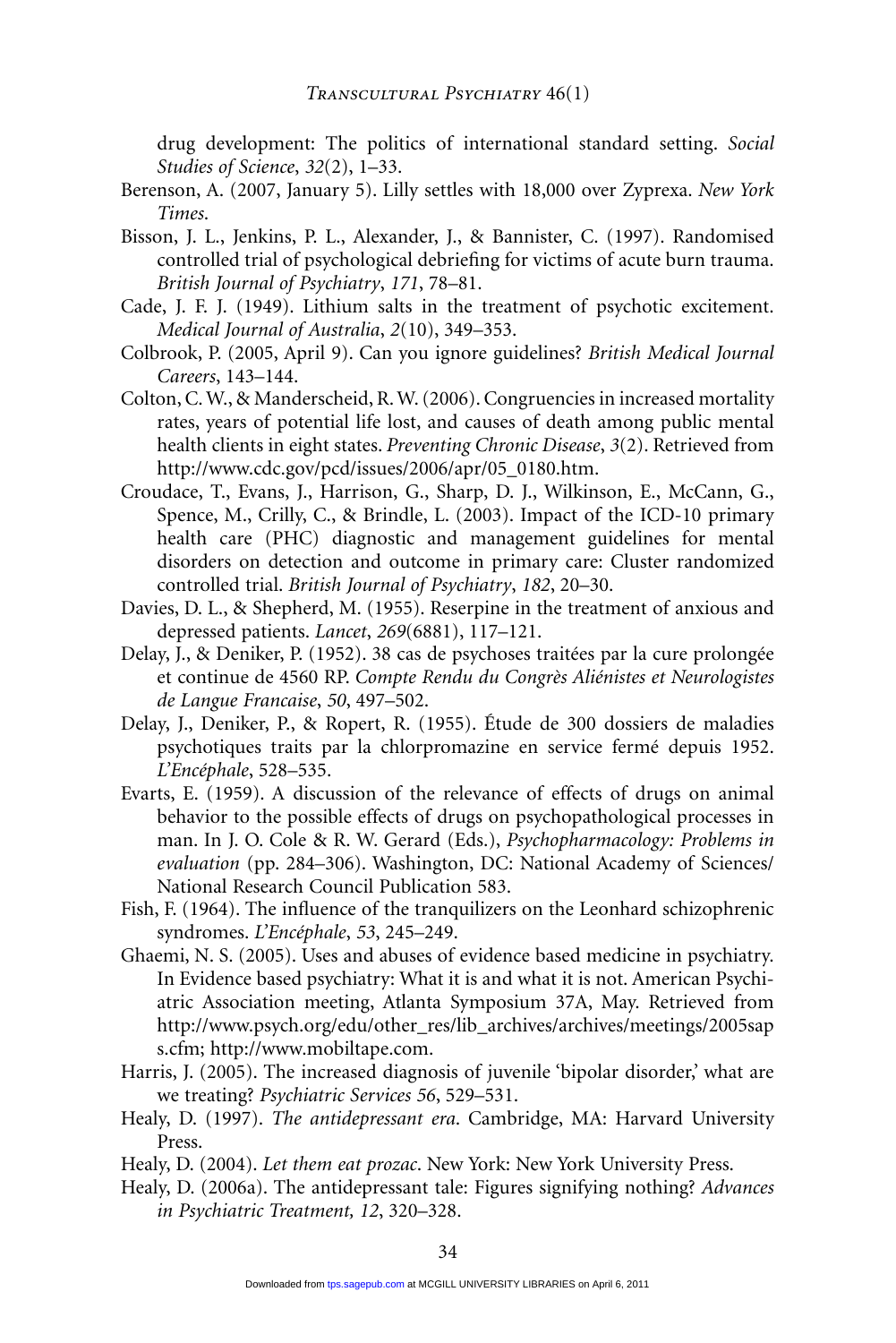- Healy, D. (2006b). Did regulators fail over selective serotonin reuptake inhibitors. *British Medical Journal*, *333*, 92–95.
- Healy, D. (2006c). The latest mania. Selling bipolar disorder. *PloS Medicine, 3*(4). Retrieved from http://dx.doi.org/10.1371/journal.pmed.0030185.
- Healy, D. (2006d). Manufacturing consensus. *Culture, Medicine and Psychiatry, 30*(2), 135–156. DOI: 10.1007/s11013–006–9013–3.
- Healy, D., & Cattell, D. (2003). The Interface between authorship, industry and science in the domain of therapeutics. *British Journal of Psychiatry, 182*, 22–27.
- Healy, D., Harris, M., Tranter, R., Gutting, P., Austin, R., Jones-Edwards, G., & Roberts, A. P. (2006). Lifetime suicide rates in treated schizophrenia: 1875–1924 and 1994–1998 cohorts compared. *British Journal of Psychiatry*, *188*, 223–228.
- Healy, D., & Le Noury, J. (2007). Pediatric bipolar disorder. An object of study in the creation of an illness. *The International Journal of Risk & Safety in Medicine*, *19*, 209–221.
- Healy, D., & Nutt, D. (1997). British Association for Psychopharmacology consensus on statement on childhood and learning disabilities psychopharmacology. *Journal of Psychopharmacology*, *11*, 291–294.
- Healy, D., & Savage, M. (1998). Reserpine exhumed. *British Journal of Psychiatry*, *172*, 376–378.
- Healy, D., Savage, M., Michael, P., Harris, M., Hirst, D., Carter, M., Cattell, D., McMonagle, T., Sohler, N., & Susser, E. (2001). Psychiatric bed utilisation: 1896 and 1996 compared. *Psychological Medicine*, *31*(5), 779–790.
- Jones, P. B., Barnes, T. R., Davies, L., Dunn, G., Lloyd, H., Hayhurst, K. P., Murray, R. M., Marwick, A., & Lewis, S. W. (2006). Randomized controlled trial of the effect on quality of life of second vs first generation antipsychotic drugs in schizophrenia. *Archives of General Psychiatry*, *63*, 1079–1087.
- Joukamaa, M. J., Heliovaara, M., Knekt, P., Aromaa, A., Raitasalo, R., & Lehtinen, V. (2006). Schizophrenia, neuroleptic medication and mortality. *British Journal of Psychiatry*, *188*, 122–127.
- Khanna, S., Vieta, E., Lyons, B., Eerdekens, M., & Kramer, M. (2005). Risperidone in the treatment of acute mania: Double-blind, placebo-controlled study. *British Journal of Psychiatry*, *187*, 229–234.
- Kirsch, I., Moore, T. J., Scoboria, A., & Nicholls, S. S. (2002). The Emperor's new drugs: An analysis of antidepressant medication data submitted to the U.S. Food and Drug Administration. Prevention and Treatment. Retrieved from http://www.journals.apa.org/prevention/volume5/pre0050023a.html.
- Kirsch, I., & Sapirstein, G. (1998). Listening to Prozac but hearing placebo: A meta-analysis of antidepressant medication. *Prevention and Treatment*, 1. Retrieved from http://www.journals.apa.org/prevention/volume1/ pre0010002a.html.
- Kuhn, R. (1958). The treatment of depressive states with G22355 (imipramine hydrochloride). *American Journal of Psychiatry*, *115*(5), 455–464.
- Lemmens, T., & Freedman, B. (2000). Ethics review for sale? Conflict of interest and commercial research review boards. *The Milbank Quarterly*, *78*(4), 547–584.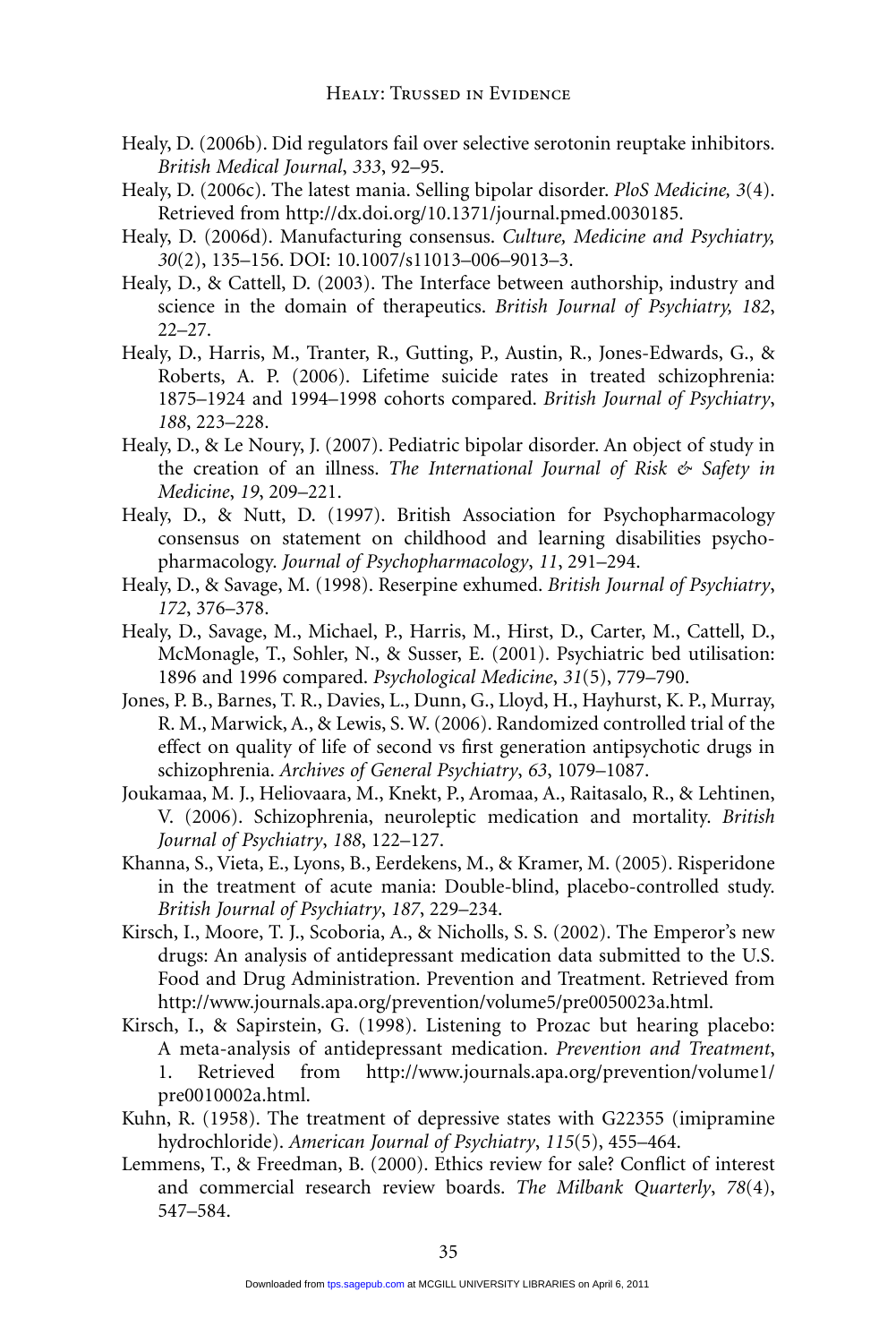- Lieberman, J. A., Stroup, T. S., McEvoy, J. P., Swartz, M. S., Rosenheck, R. A., Perkins, D. O., Keefe, R. S. E., Davis, S. M., Davis, C. E., Lebowitz, B. D., Severe, J., & Hsiao, J. K. (2005). Effectiveness of antipsychotic drugs in patients with chronic schizophrenia. *New England Journal of Medicine*, *353*, 1209–1223.
- Marshall, B. (2002). *Helicobacter pioneers. Firsthand accounts from the scientists who discovered helicobacters, 1892–1982*. Victoria, Australia: Blackwell Science.
- National Institute for Clinical Excellence. (NICE). (2005). Post-traumatic stress disorder. *Clinical Guideline, 26*. Retrieved from http://www.nice.org.uk.
- National Institute for Health & Clinical Excellence. (NICE). (2006). Bipolar disorder. *Clinical Guideline, 38*. Retrieved from http://www.nice.org.uk.
- National Institute for Health & Clinical Excellence. (NICE). (2007). Antenatal and postnatal mental health. *Clinical Guideline*, *45*. Retrieved from http://www.nice.org.uk.
- Ösby, U., Correia, N., Brandt, L., Ekbom, A., & Sparén, P. (2000). Time trends in schizophrenia mortality in Stockholm County, Sweden: A cohort study. *British Medical Journal, 321*, 483–484.
- Petryna, A. (2006). Globalizing human subjects' research. In A. Petryna, A. Lakoff, & A. Kleinman (Eds.), *Global pharmaceuticals: Ethics, markets, practices* (pp. 33–60). Durham, NC: Duke University Press.
- Porter, T. (1996). *Trust in numbers: The pursuit of objectivity in science and public life*. Princeton, NJ: Princeton University Press.
- Raphael, B., Meldrum, L., & McFarlane, A. C. (1995). Does debriefing after psychological trauma work? Time for randomised controlled trials. *British Medical Journal*, *310*, 1479–1480.
- Robertson, M. M., & Trimble, M. (1982). Major tranquilizers used as antidepressants. *Journal of Affective Disorders*, *4*, 173–193.
- Shepherd, M. (1998). Psychopharmacology: Specific and non-specific. In D. Healy (Ed.), *The psychopharmacologists, Volume 2* (pp. 237–257). London: Arnold.
- Smirk, F. H., & McQueen, E. G. (1955). Comparison of rescinamine and reserpine as hypotensive agents. *Lancet*, 115–116.
- Smith, G. C., & Pell, J. P. (2003). Parachute use to prevent death and major trauma related to gravitational challenge. *British Medical Journal*, *327*, 1459–1461.
- Srinivasan, S., Pai, S. A., Bhan, A., Jesani, A., & Thomas, G. (2006). Trial of risperidone in India – concerns. *British Journal of Psychiatry*, *188*, 489–492.
- Stone, M., & Jones, L. (2006). Clinical review: Relationship between antidepressant drugs and adult suicidality. Retrieved from http://www.fda.gov/ ohrms/dockets/ac/06/briefing/2006–4272b1-index.htm, p 31.
- Storosum, J. G., Wohlfarth, T., Gispen-de Wied, C. C., Linszen, D. H., Gersons, B. P. R., van Zwieten, B. J., & van den Brink, W. (2005). Suicide-risk in placebo controlled trials of treatment for acute manic episode and prevention of manic-depressive episode. *American Journal of Psychiatry*, *162*, 799–802.
- Teicher, M. H., Glod, C., & Cole, J. O. (1990). Emergence of intense suicidal preoccupation during fluoxetine treatment. *American Journal of Psychiatry*, *147*, 207–210.
- Tohen, M., Calabrese, J. R., Sachs, G. S., Banov, M. D., Detke, H. C., Risser, R.,